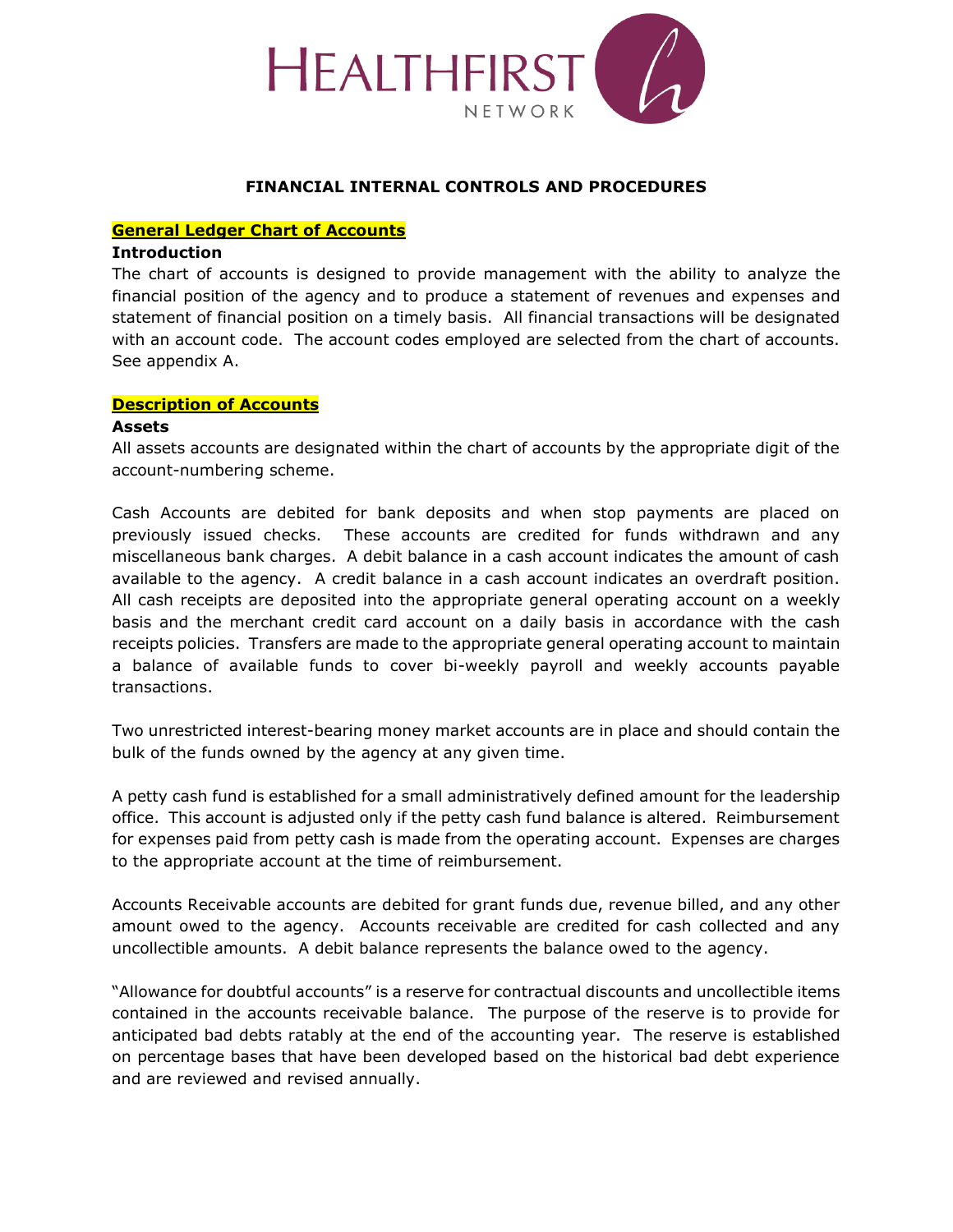Increases to the reserve account are charged to bad debt expense. Accounts receivable that are written off are charged to the reserve and credited to accounts receivable. At the end of each year the adequacy of the reserve is appraised and adjusted by a journal entry to the bad debt expense account. The balance (credit) in the allowance account is the required percentage of the accounts receivable to accurately reflect those items that are not likely to be collected.

Prepaid expenses are debited for significant current cash outlays that are related to future periods. These accounts are credited upon reclassification (amortization) of such amounts to current period expenses. The balance (debit) represents the amount prepaid at month-end. A schedule of prepaid expenses should be maintained by the finance department and updated on a regular basis.

"Inventory account" is for the value of patient chargeable supplies on hand at a given time (usually only counted and priced for adjustment annually at year end). HFNI only counts in the physical inventory items that hold value due to being patient chargeable or being returned (in full cases) to vendors.

#### **Fixed Assets**

The agency has established a capitalization procedure for fixed assets purchased with a cost in excess of \$5,000.00. Fixed assets are debited for capital expenditures incurred or assets donated, a credit is made to accounts payable. The accounts payable account is then debited when the expense is paid and cash is credited. The fixed asset is then added to the depreciation schedule and depreciation expense is recorded over the useful life of the asset. Donated assets are recorded at market value at the time of acquisition. These amounts are credited, at book value, for any assets sold or otherwise disposed of at the time of disposal. The balance in these accounts represents the total value of the fixed assets in use at the center.

To provide the desired level of management control and winning clerical effort, fixed assets should be classified into the asset classes. See Appendix B.

"Accumulated depreciation" accounts are credited monthly for depreciation charged to operating expenses. The balance of these accounts represents the total accumulated depreciation. The accumulated depreciation is charged to the appropriate grant/funder code.

If the center disposes of any of the assets the fixed assets are then decreased (credited). When a fixed asset is sold or otherwise disposed of, the accumulated depreciation accounts are debited for the accumulated depreciation previously recorded on the book value of the disposed item.

#### **Liabilities**

Accounts payable are credited for the amounts owed vendors for receipt of goods and services. An entry is made to an Accounts payable register for vendor's invoices received and approved for payment regardless of what program the expense was incurred for. Accounts payable are debited for cash disbursements against established payables. The balance (credit) reflects outstanding vendor liabilities.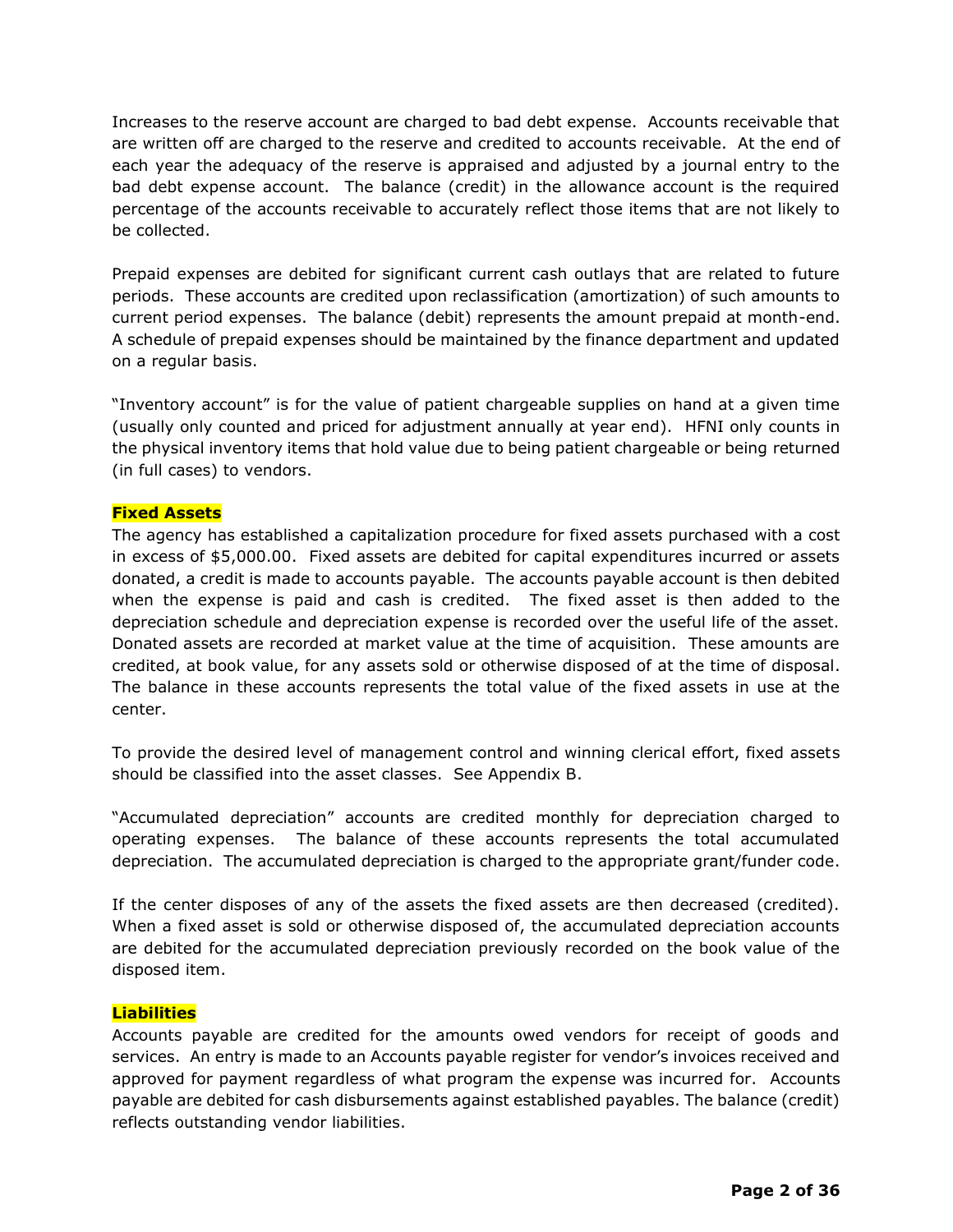Accrued liabilities should be established for payroll costs (annually), amounts withheld from employees and other accrued liabilities. These accounts are credited for amounts due and debited upon payment or settlement. The balance (credit) represents the amount owed. At the close of each month, the estimated expenses incurred in the current month that have not been recognized are booked in the general ledger as an accrued liability.

Notes payable are established for funds advanced but not immediately payable. If the agency incurs a loan, this account is credited for the principle balance advanced. Upon monthly payment, this account is debited for the principle portion only of the payment. Separate notes payable accounts are established for each type of loan.

#### **Net Assets (2999)**

Unrestricted Net Asset accounts are established at the beginning of each year and are adjusted at the end of the year to reflect the year's net operations (revenue less expenses). This type of account has net assets that have not been restricted in any form. Generally speaking, no journal entries should be made directly to unrestricted net asset accounts unless it is an extraordinary item.

Temporarily Restricted Net Assets are established at the beginning of each year and are adjusted periodically to reflect the amount of temporarily restricted assets relieved during each period. Temporarily restricted funds are those that the donor/grantor has provided with time or purpose restrictions. Once the criteria are met, the funds can be released from the account.

Permanently Restricted Net Assets are established at the beginning of each year and are adjusted at the end of the year to reflect any adjustments (interest which has to be retained) to the net assets during the year. An example of assets of this nature may be an endowment established by a contributor of the agency. An endowment is a fund where the original investment cannot be used by the agency. However, the principle earned on the investment can be used for the intended purpose as outlined by the donor(s). An exception to this rule may exist if the donor(s) specifically state that a certain percentage can be withdrawn by the agency each year for a specific purpose.

#### **Revenues**

Revenue accounts are established for all types of revenue sources such as grants, contracts, donations, and patient revenue sources. The revenue is recognized for the above as follows:

- 1. Grant Revenues The only types of program funds to be charged to grant revenues would be those revenues received directly from the Federal or State Government. These programs are called direct programs and the center should set up a grant revenue account for each grant program. If a separate grant is received from a private foundation the funds can be put into grant revenues but would be done for a separate grant funder code to separate these dollars from our state and federal funds.
- 2. Patient Revenues These accounts are established for patient billings to third party payors and individual patients. There is a separate account for each type of major payor (i.e. Medicaid, Medicare, Commercial Insurance and Self-Pay). The Self Pay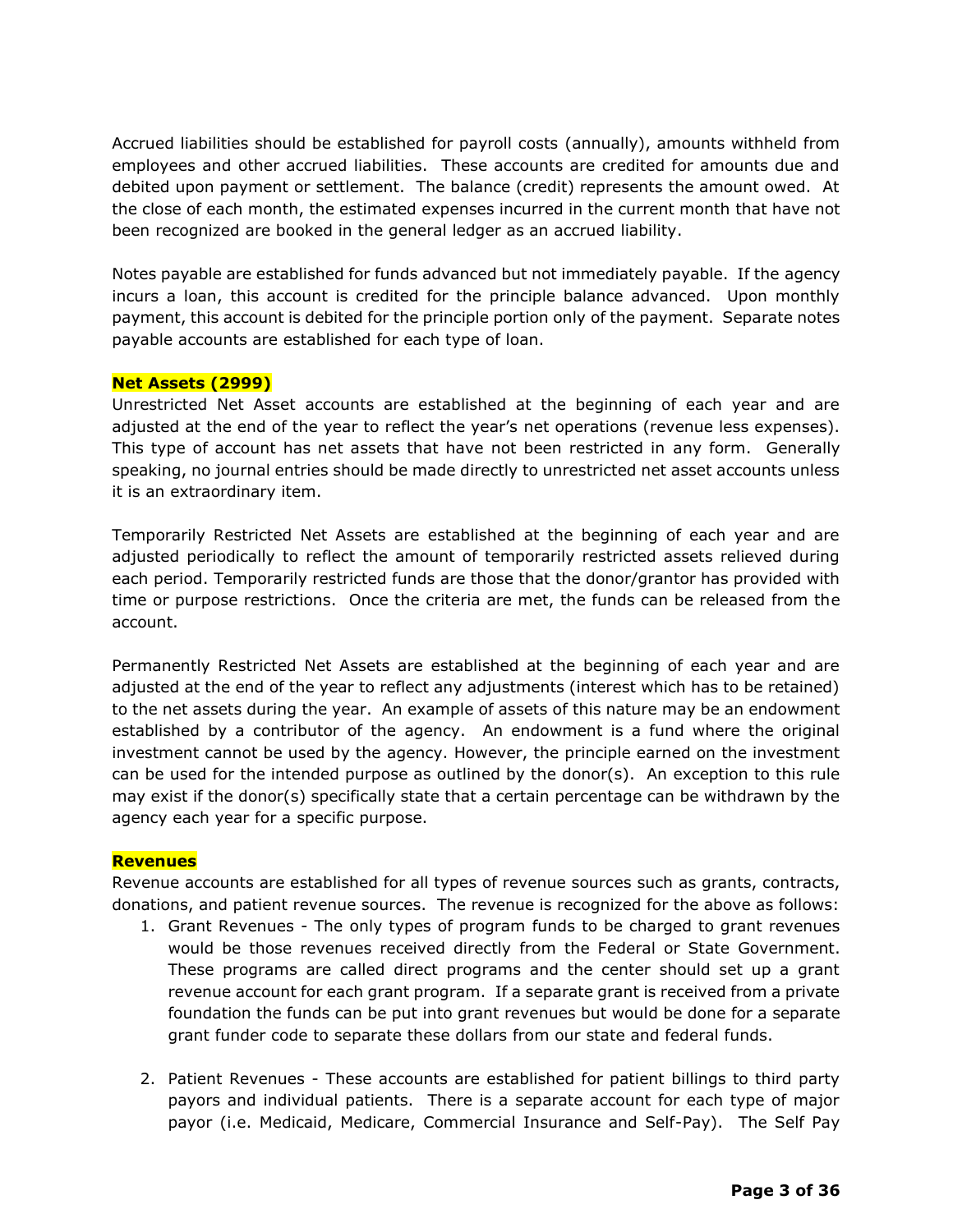category includes all patients who do not have any insurance or the portion of the visit that the patients existing insurance would not cover. These accounts are recorded with the agency's gross charges for procedures.

- 3. Other Revenue All other types of revenues not associated with the above accounts are recorded as other revenue. If the amount received is materially large, then the management may consider establishing a separate general ledger account for the type of revenue received.
- 4. Copier/Rent Revenue These are monies received from the specific programs hosted at HFNI as a way to track overhead expenses. The agency charges the program for use of the copier as well as for rent.
- 5. Tenant Revenue Monies received from outside agencies for use of our facility to conduct services per contracts with the agencies.
- 6. Realized & Unrealized Gains/Losses Monies received as part of the investments held by the agency.
- 7. Donations/Contributions All monies received from individuals or corporations as a donation/contribution to the center are recorded in this account. When the agency receives a contribution, it must confirm if the donor imposed a time or purpose restriction on the contribution. In such cases, the contribution should be classified as temporarily or permanently restricted revenue. If there is no time or purpose restriction, then the contribution is unrestricted. Restrictions imposed by the Board of Directors are classified as unrestricted.

#### **Expenses**

Expense accounts are debited for paid or accrued expenditures. At year-end, the expense account is credited and the appropriate net asset account is credited. Types of expenses include:

- 1. Personnel These costs are base salaries and any overtime payments due to an employee. These costs are assigned to specific cost centers based on actual time spent. The personnel costs are recorded to the general ledger based on the gross salaries recorded in the payroll ledger. The payroll ledger has been established to account for the time and effort of each individual employee. Thus, the general ledger accounts properly reflect the amount paid to employees based on program and funding source time and effort.
- 2. Fringe Benefits Included in these accounts are the employers portion of FICA expenses, unemployment and disability taxes, medical and group life insurance, worker's compensation and any other employee benefits [such as pension costs]. Applicable costs are distributed to cost centers in proportion to assigned salaries and wages.
- 3. Profession Services and Fees These costs include those individuals who the agency issues 1099 statements to at year-end as well as services performed by professional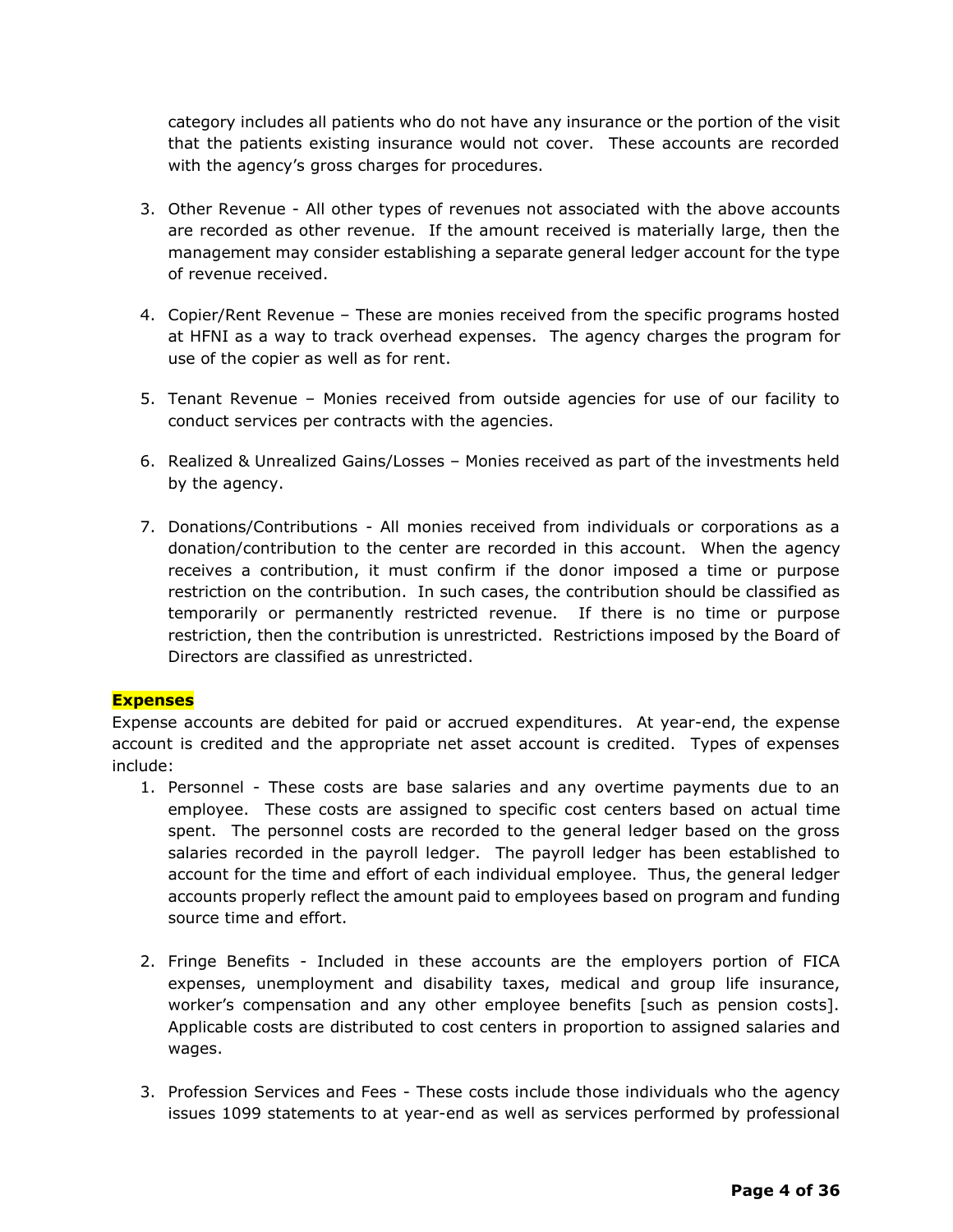firms such as auditing firms, legal firms, financial consultants, etc. The associated costs are allocated to the cost center benefiting from the service; in the case that the agency is benefitting from the service the costs are split based on percentage (by hours of operation) to each program and site.

- 4. Clinical Supplies/RX/Lab All consumable supplies are recorded in their appropriate account based on type of supply. For instance, laboratory, pharmaceutical, educational materials and clinic equipment all have their own accounts for expenditures related to these specific usages.
- 5. Technology Fees/Services/Equipment all costs associated with the technology needs of the company. Examples include computer services, internet access, software and equipment, computers, IT contracting services and web maintenance
- 6. Office Supplies All costs associated with the office supply and moving expenses of the agency, as well as equipment needed for office use that is below the capitalization threshold.
- 7. Telephone All costs related to telephone and fax lines are booked to the individual telephone general ledger account that corresponds to total operating agency cost. The costs must be charged to the appropriate cost center.
- 8. Utilities All costs related to the use of utilities at the agency. The costs are charged to the appropriate site location and split between the programs if at a shared location based on hours of operation.
- 9. Postage and Shipping All costs associated with the mailing or shipping needs of the agency including those for supplies by mail. The costs are charged to the appropriate site and cost centers.
- 10. Printing and Copying All costs associated with production of fliers, in-house printing, patient receivable statements, etc. are recorded to these accounts. The costs are charged to the cost centers as deemed appropriate.
- 11.Building Maintenance All costs associated with the upkeep of the property and nonclinic equipment, cleaning of the facility or the repair of any items is recorded in these accounts. The costs are charged to the specific program area if known or otherwise to the general administration of the agency.
- 12. Mileage & Work Related Expenses These costs include all expenses for employee or board members travel plus conference and meeting expenditures. The costs are assigned to the appropriate category as per the chart of accounts and are charged directly to the cost center incurring the cost.
- 13. Insurance This account includes all types of insurance including directors and officers, property, professional liability, etc.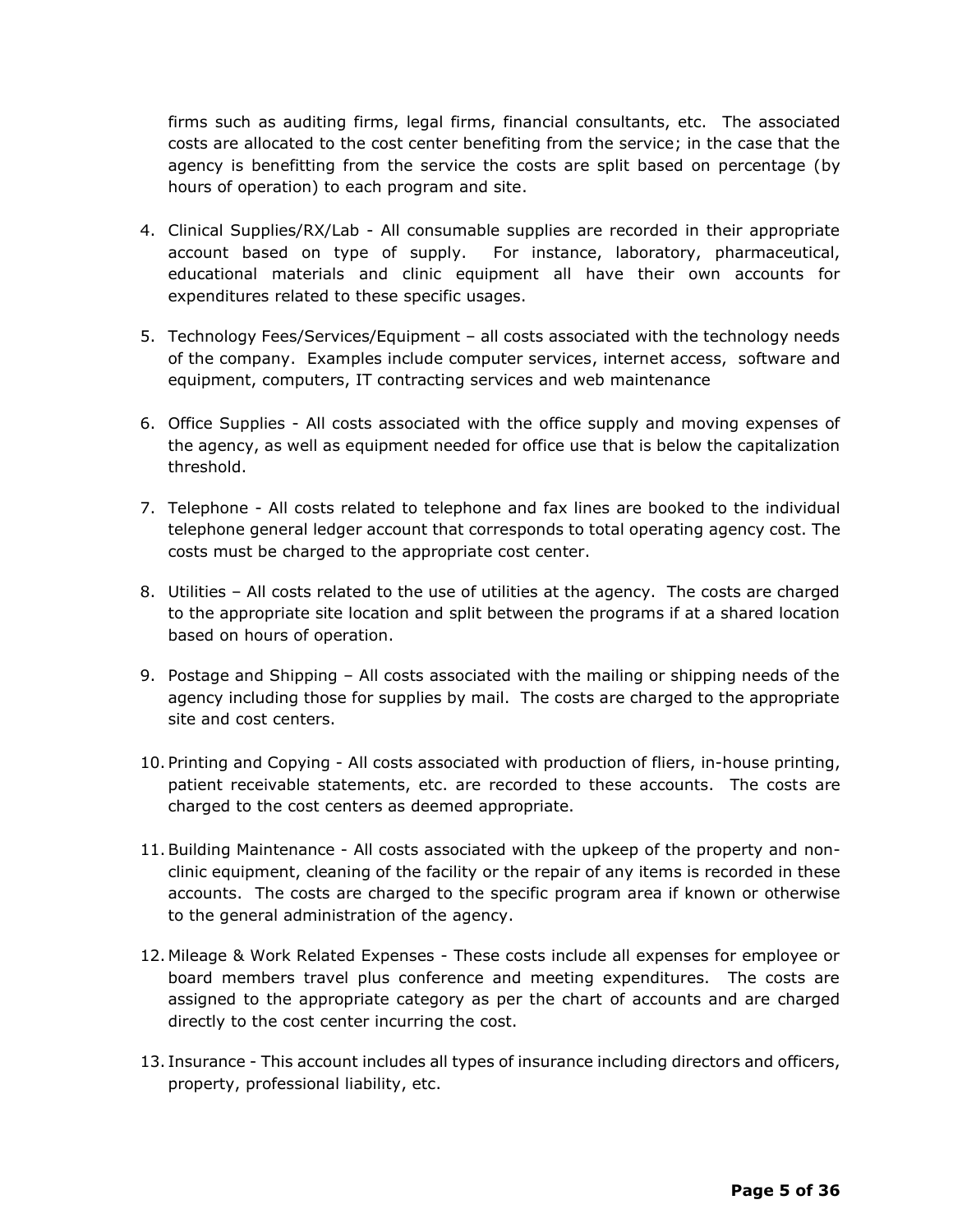- 14.Conferences, Meetings and Dues These expenses include all membership dues paid to organizations on behalf of the agency or any employee as well as all subscriptions to magazines, professional journals, etc.
- 15. Occupancy These costs include all rents and rent fees for each site location.
- 16. Promo and Advertising These costs include all expenses used to produce and display advertising for the agency and programs.
- 17. Equipment Maintenance These costs include all expenses used for the upkeep of equipment within the agency and bi-annual/annual/quarterly maintenance checks on such equipment (based on need or requirement).
- 18.Staff and Board Development All costs associated with the education and/or training of staff and/or board members is booked to these accounts. The costs must be charged to the appropriate cost center.
- 19.Recruitment All costs associated with recruitment of staff is booked to these accounts. The costs must be charged to the appropriate cost center.
- 20. Interest All types of interest costs are charged to this line item with the exception of any capitalized eligible interest. The interest should be charged to an administrative/facility account for allocation as part of overhead.
- 21.Bad Debt All costs associated with the write off of those patient receivable accounts deemed bad debt are included in this account. The costs should be charged to the appropriate sub-account.
- 22. Miscellaneous All accounts not listed separately should be charged to miscellaneous expense. However, the more detailed the general ledger is in regard to the type of expense (vending machine, bank charges, etc.) the easier it will be to prepare regulatory reports.
- 23. Depreciation The expense related to the depreciation of the agency's fixed assets are recorded monthly in these accounts that are broken out by type of asset (leasehold improvements, building improvements, furniture and equipment, etc.).

#### **Maintenance of Accounting Records**

#### **Introduction**

The agency should maintain the following accounting records:

- 1. Accounts payable journal
- 2. Cash journal
- 3. Payroll journal
- 4. General ledger
- 5. General journal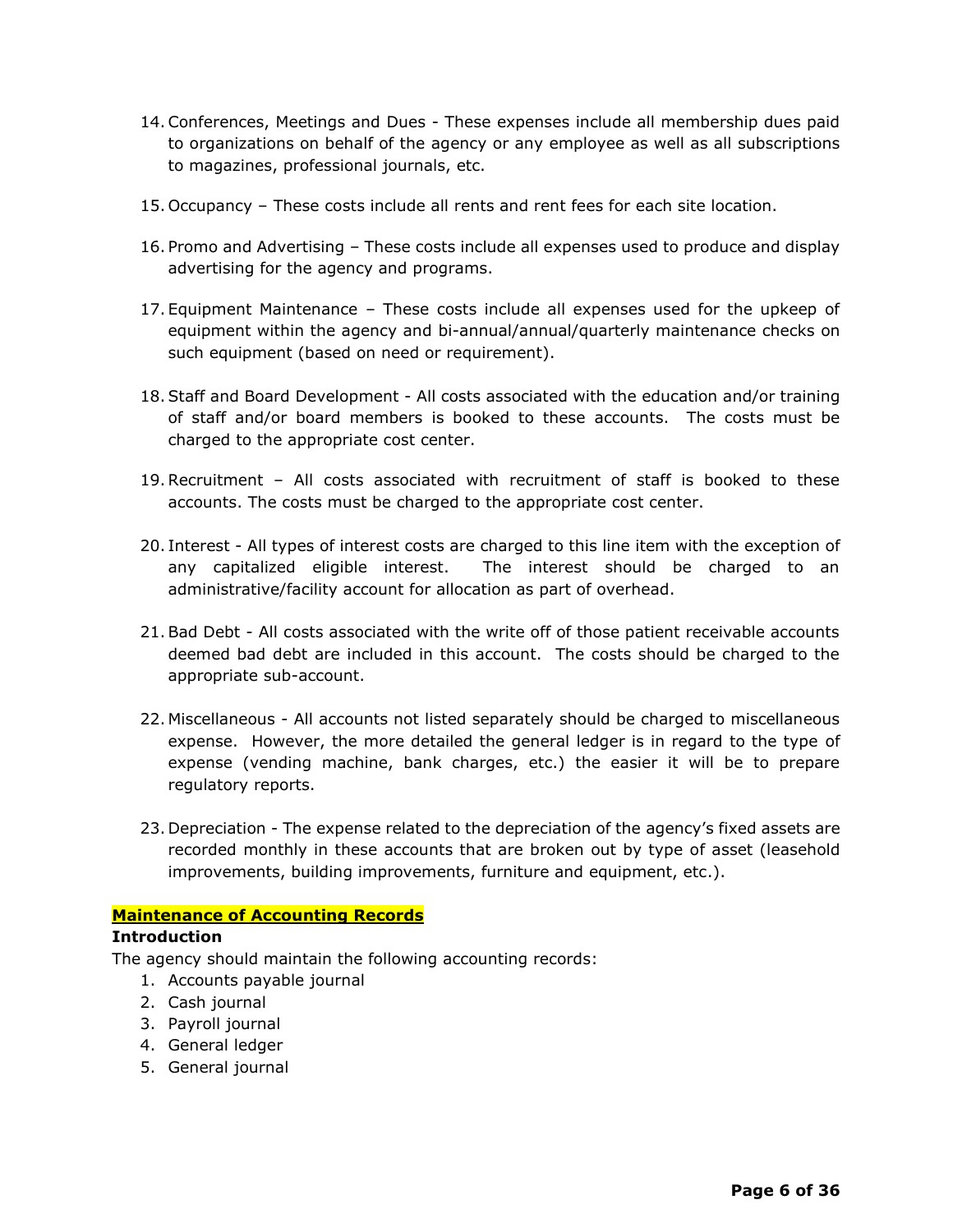Below are descriptions of each of these records and a brief discussion explaining the procedures for how the entries are recorded.

#### **Accounts Payable Journal**

All cash disbursements are initially entered in the accounts payable processing module within the agency's computerized accounting software. The expenditures are charged to the appropriate expense or asset accounts. All accounts payable journal entries are reviewed by the COO when keyed by the payroll staff and CEO when signing the checks for payment. A report can be processed of all current Accounts payable posts by printing from the accounting software (Reports/Accounts Payable/Detailed A/P ledger/Analysis) listing all invoices entered and paid for the month.

#### **Cash Journal**

Cash receipts are processed through the agency's computerized cash receipts processing module. All patient and non-patient related cash receipts are deposited to the cash journal from the listing of the daily receipts prepared by the billing department and staff checking in the mail (typically payroll/accounts payable staff). Any additional cash transactions are processed with adjusting journal entries or cash receipts (i.e. transfers, ACH payments, etc.) All cash transactions can be tracked and reports ran utilizing the accounting software at any time throughout the year. (Reports/Journals/Cash Journals/Monthly Cash Journals) All cash accounts are balanced monthly by the COO (in the accounting software) the balances are reviewed with the CEO (physically shown to the CEO by the COO within the accounting software) to ensure accuracy and internal control.

#### **Payroll Journal**

The payroll journal records all payroll related data obtained through the agency's payroll processing department. A payroll journal batch is created from the bi-weekly payroll data. The payroll register and additional payroll related reports provided by the payroll processing department are stored in the monthly journal entry file for future reference. All times submitted for payroll are approved by the individual's direct supervisor, processed by the payroll staff and verified by the COO.

#### **General Ledger**

Entries are posted from the books of original entry (Accounts payable journal, payroll journal, cash journal) to the general ledger. The general ledger is a component of the computerized accounting software. The general ledger may be printed at any time in the accounting software (Reports/General Ledger Analysis/Standard or Expanded General Ledger).

#### **General Journal**

General journal entries refer to any correcting entry or adjusting entry made to the general ledger. Standard journal entries are recorded each month. These journal entries consist of those that are recurring in nature and are booked each month. Entries to the general journal are posted monthly to the general journal. At month's end, all general journal batch post reports are printed and stored in a folder with all supporting documentation for future reference. All general journal entries are entered by the COO and approved by the CEO.

#### **Record Retention**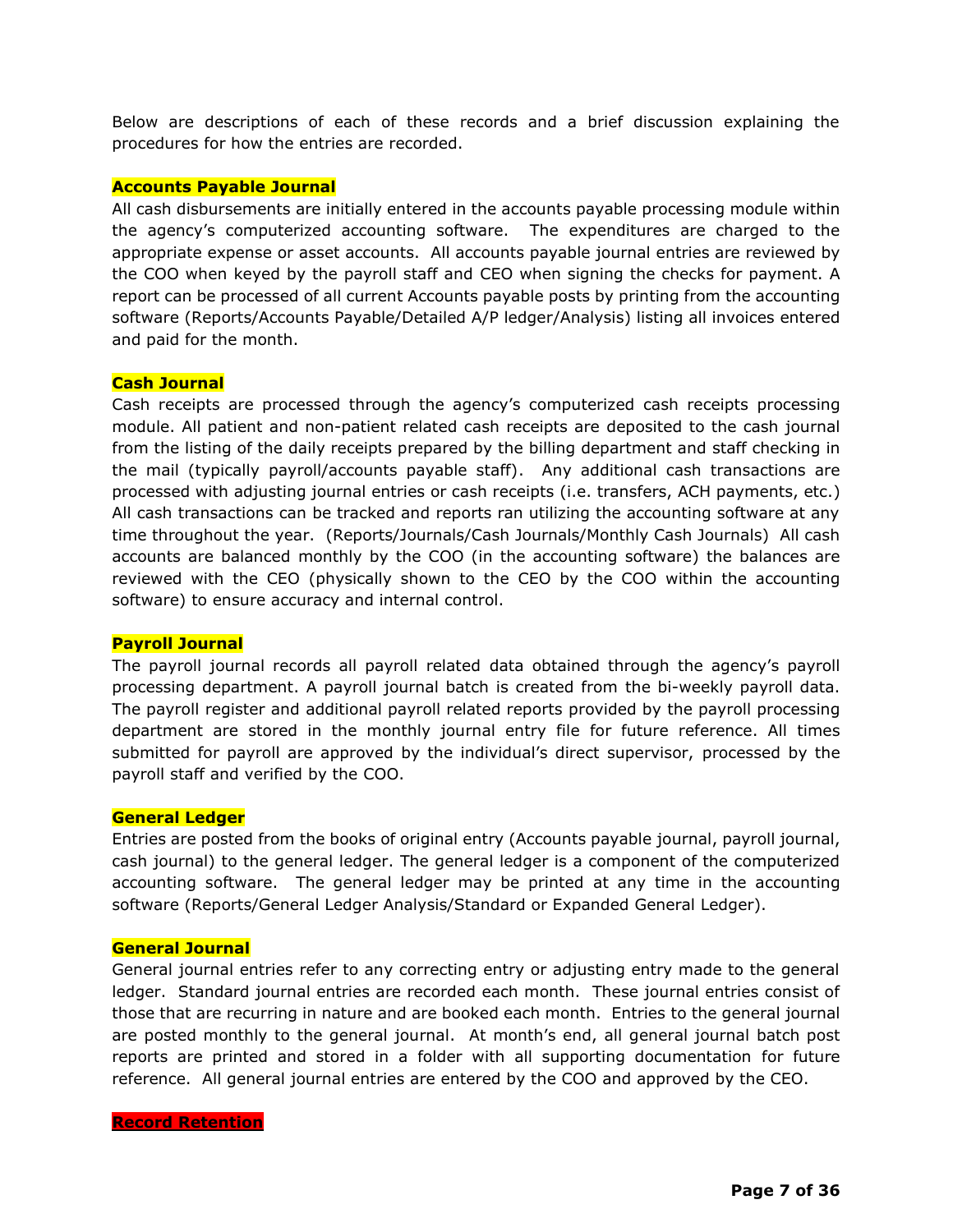#### **Computer**

All files are backed up to a server. All computer files and backups are done through a contract with Cornerstone Technology, to meet all health record standards. (For more information see the IT support contract and IT Policies)

#### **Other Records**

All other non-computer records must be retained for at least a specific amount of time. Below lists the number of years of which documents must be retained. Upon expiration documents will be appropriately disposed of unless there are extenuating circumstances, such as litigation or an investigation.

| <b>Accounting Records</b>                | <b>Number of Years to Retain</b> |
|------------------------------------------|----------------------------------|
| Bank statements and deposit slips        |                                  |
| Payroll - time cards                     |                                  |
| Expense reports                          | 6                                |
| Subsidiary ledger (A/P & A/R)            |                                  |
| Monthly trial balance                    | 6                                |
| Checks (payroll and general)             | 8                                |
| Payroll - time reports, earnings records |                                  |
| Vouchers (vendors)                       |                                  |
| Audit reports                            | Permanently                      |

| <b>Corporate Records</b>                                      |             |
|---------------------------------------------------------------|-------------|
| Mortgages, notes, leases (expired)                            | 8           |
|                                                               |             |
| Bylaws, charters, operating certificates,                     | Permanently |
| minutes, cash books, stock & bond records,                    |             |
| checks for taxes, property, important contracts, agreements,  |             |
| copyright & trademark registrations, deeds, labor agreements, |             |
| patents, proxies and pension records                          |             |
| Tax returns and working papers                                | Permanently |

#### **Correspondence**

| General                                   |             |
|-------------------------------------------|-------------|
| Purchase, shipping and receiving, license |             |
| Legal & tax                               | Permanently |

#### **Insurance**

| <b>Expired policies</b>                  |  |
|------------------------------------------|--|
| Accident and fire inspection reports     |  |
| Group disability records, safety reports |  |
| Claims (after settlement)                |  |

#### **Personnel**

| Terminated General Personnel Files |  |
|------------------------------------|--|
|                                    |  |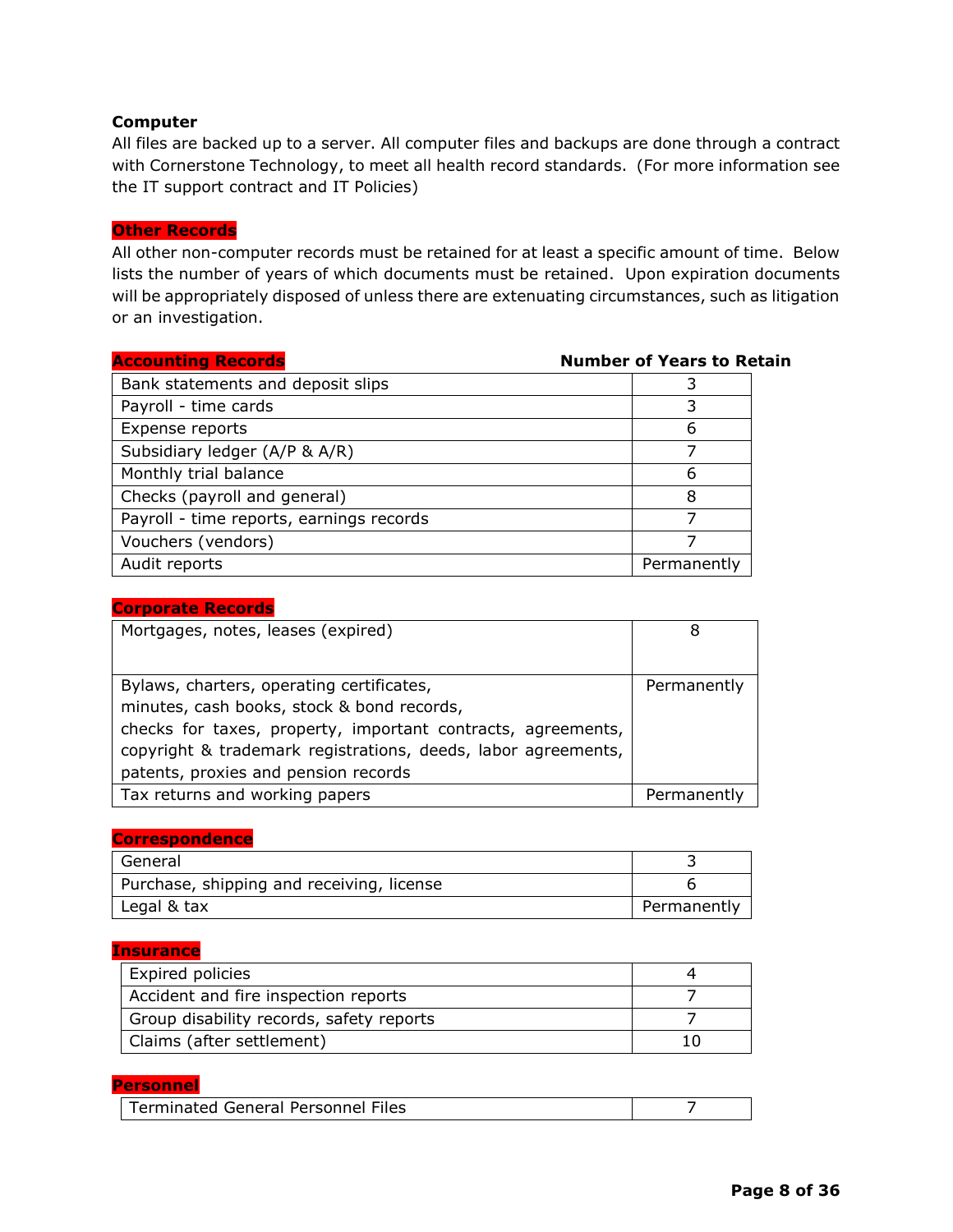| <b>Terminated Benefit Personnel Files</b>  |  |
|--------------------------------------------|--|
| <b>Terminated Training Personnel Files</b> |  |
| <b>Terminated Medical Personnel Files</b>  |  |
| Employee Time/Expense Report Records       |  |

#### **Purchasing and Sales**

| Purchase orders, requisitions   |  |
|---------------------------------|--|
| Sales contracts, sales invoices |  |

#### **Shipping & Receiving**

| Export declarations, freight bills |  |
|------------------------------------|--|
| Manifest, reports, waybills        |  |

**Further, the Office of Management and Budget Uniform Grant Guidance requires all entities that receive federal funds to retain all documents associated with the funds for a minimum of three years. Similarly, if the agency receives funding from Medicare and Medicaid, all related documents must be retained for a minimum of three years after the date of final settlement on that year's cost report. As a general rule, the documents associated with the Medicare and Medicaid should be retained for at least 5 years. This allows for the time lag between the submission of the cost reports and the settlements from the intermediaries.** 

#### **Cash Disbursements**

#### **Introduction**

- 1. All check and bank drafts are disbursed from the main general operating account. All payroll direct deposit vouchers and any payroll checks are disbursed out of the payroll general operating checking account.
- 2. Petty cash expended should be reimbursed from the main general operating account once a month or whenever the balance falls below a certain amount specified by management. The expenses are charged at the time of reimbursement.
- 3. All disbursements are reviewed by the COO and/or CEO.

#### **Disbursement**

1. All checks drawn by the agency must be signed by the CEO. In the case that the CEO is not available to sign checks a member of the executive committee of the Board of Directors would be asked to sign in his/her place. Any expenses for one service exceeding \$25,000.00, must be approved by the Board of Directors prior to issuing payment or signing contracts.

#### **Disbursement - Non Payroll**

1. A multipart voucher is prepared for disbursements paid from the main general operating account. The top copy is used as the check to send to vendors. The other copy is used to provide the agency with adequate documentation for the expenditures. The detailed procedures related to the preparation, distribution, and retention of the disbursement vouchers are prescribed in the accounts payable section.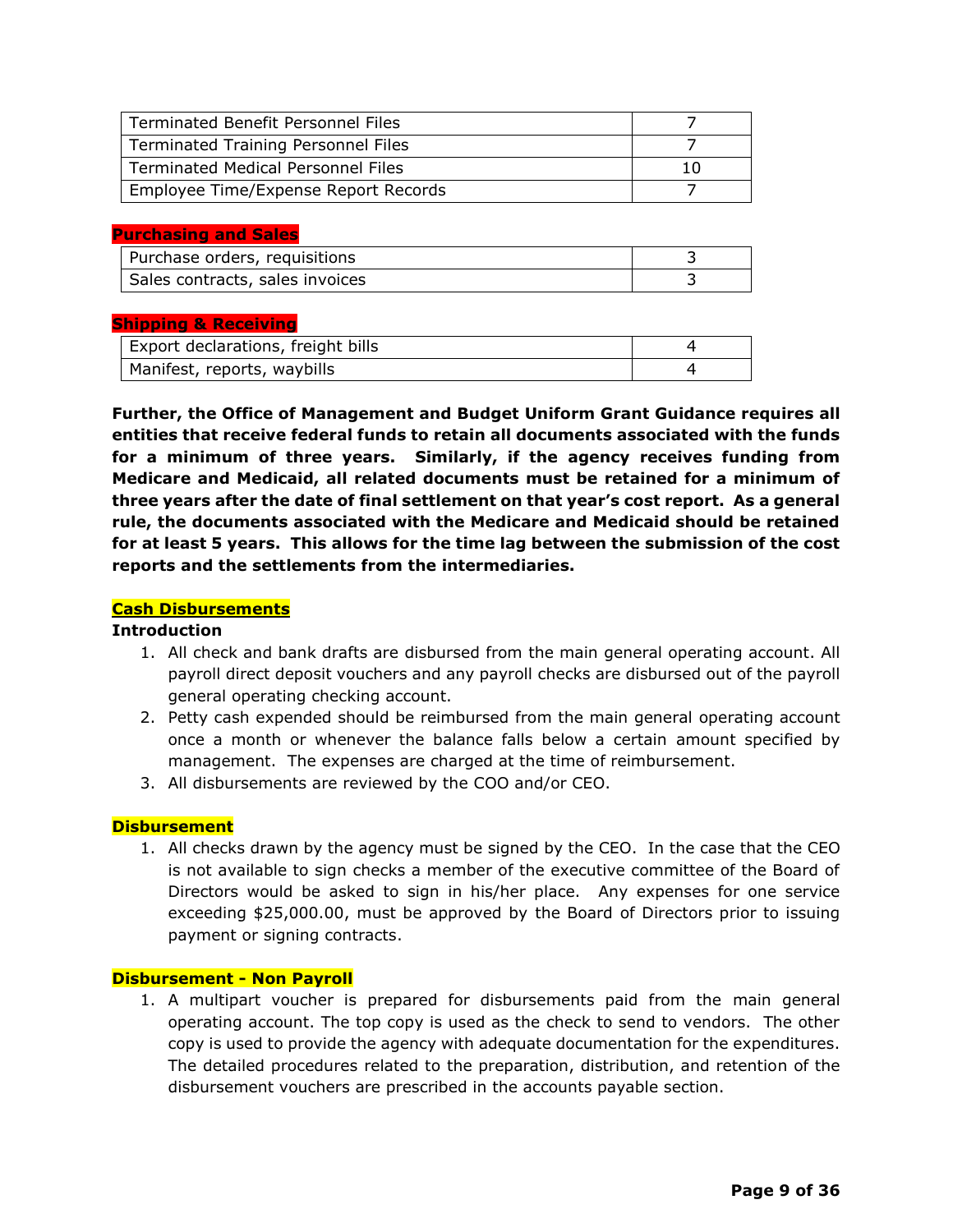2. Bank account reconciliation's must be completed each month to ensure that all cash transactions are properly recorded, and that there are no unusual endorsements. Each bank account is reconciled to the appropriate cash balance in the agency's general ledger. The bank reconciliation is performed by the COO and approved by the CEO.

#### **Petty Cash - General**

- 1. The petty cash fund is used for emergency one-time expenditures under \$20.00 and receipts must be submitted to substantiate disbursements.
- 2. The leadership petty cash fund must be maintained by the CEO, who does not have access to accounting software.

#### **Petty Cash**

- 1. The fund's balance should be established so that it requires not more than one reimbursement each month. The fund is reimbursed at the end of the month or whenever the fund's balance falls below an amount determined by the management.
- 2. Reimbursement is paid from the main general operating account upon submission of an approved requisition. The reimbursement check is drawn to the order of Petty Cash and given to the fund custodian. Expenses paid out of petty cash funds are charged at the time of reimbursement.

#### **Disbursement of Petty Cash Funds**

- 1. Each petty cash disbursement is recorded on the petty cash ledger held by the petty cash custodian.
- 2. All petty cash disbursements must be approved by a program director in advance of incurring the expense. Only the CEO can approve any deviation from this requirement.
- 3. Individuals making purchases from the petty cash fund are required to obtain a receipt for the purchase and provide this to the petty cash custodian for the petty cash ledger. If a receipt is not available the staff person's direct supervisor must be advised immediately and give advice on what is to be attached in place of the receipt.

#### **Petty Cash Accounting**

1. The petty cash fund custodian enters individual receipts and disbursement transactions onto a petty cash ledger.

#### **Petty Cash Reimbursement**

- 1. Requests for reimbursement are forwarded, together with the petty cash ledger, to the accounting department.
- 2. The accounting department reviews the reimbursement request. If the disbursements appear to be bona fide expenses and properly approved, the petty cash ledger is submitted to the accounts payable department for processing.
- 3. The petty cash disbursements are accrued in the accounts payable register. The expenses are charged to the appropriate expense accounts.
- 4. The reimbursement check is drawn to the order of the fund custodian.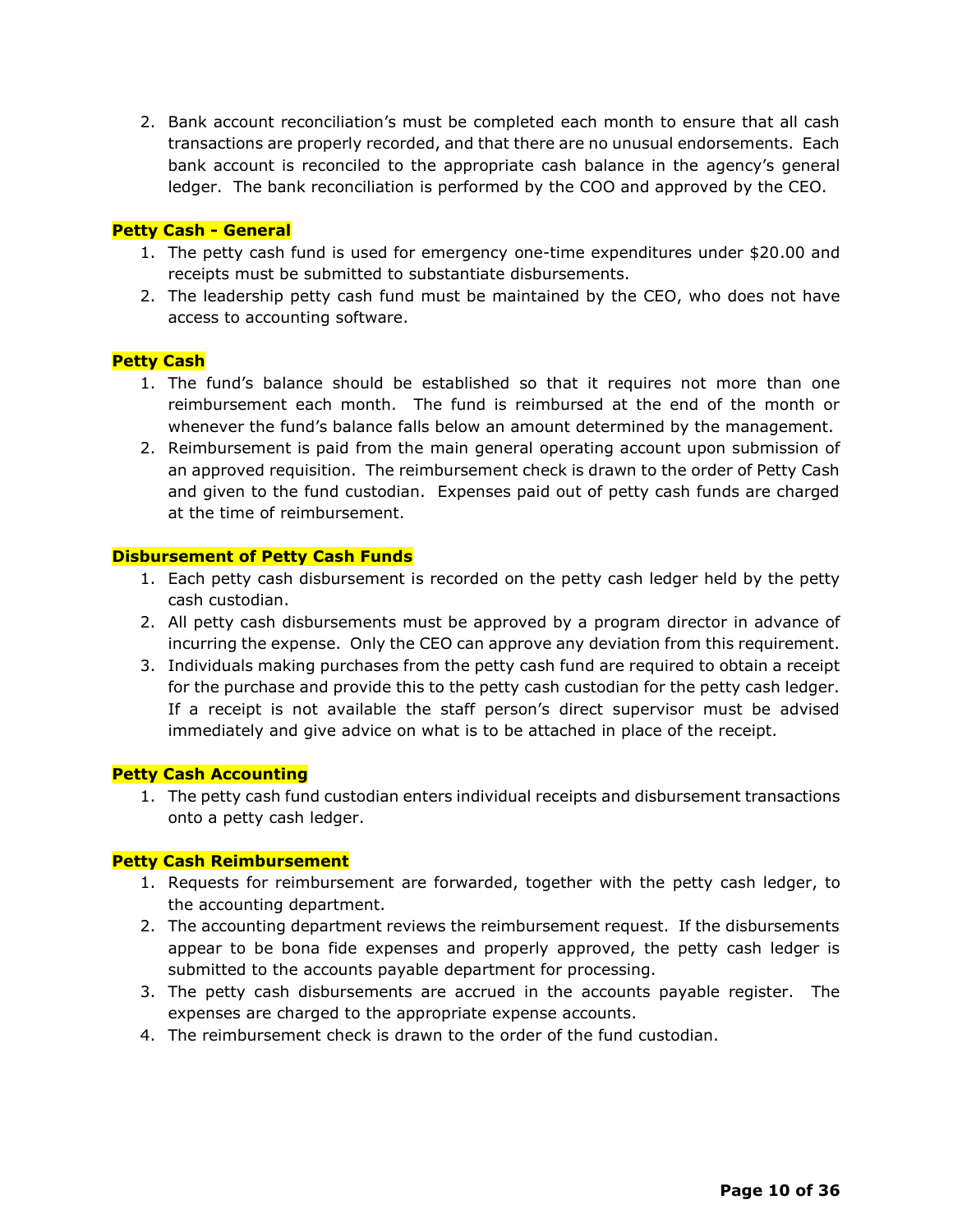#### **Cash Receipts**

#### **Introduction**

The agency receives various types of cash receipts on a daily basis. These include cash received via mail such as contract revenue reimbursement, contributions, payment on patient accounts, electronic wire transfers such as Medicaid receipts and grant draw-downs, cash from patients, and other miscellaneous items. The objectives of the cash receipts procedures include:

- 1. Segregation of duties to assure that receipts are adequately safeguarded and properly deposited.
- 2. Establishment of controls to insure that all receipts are properly recorded in the accounting records.
- 3. Identification of receipts in sufficient detail to facilitate preparation of the monthly financial reports.

#### **Receipts – Mail**

- 1. The mail is opened by the payroll clerk in the payroll department. The checks are segregated from other material, and will then forward the other material for distribution to the appropriate individual.
- 2. The payroll clerk opening the mail prepares a weekly cash receipts log (recording checks received daily and adding to it throughout the week until the deposit is made) and endorses each check with the "For Deposit Only" stamp. The cash receipt log is signed off on daily "prepared by" by the payroll clerk and sent up with the receipt to the COO's office.
- 3. The cash and checks are stored in the COO's office for safe keeping until deposited each week.
- 4. The COO prepares the deposit slips each week and enters the cash receipt in the accounting software for each deposit being made.
- 5. The deposit is then given to the CEO for verification of the amount and weekly cash log for accuracy. Any discrepancies are immediately resolved. The deposits are locked in a banking bag and the key is held by the CEO until the deposit is taken to the bank and deposit tickets are received back at the office.
- 6. The deposit is taken to the bank by the COO.
- 7. The explanation of benefits for private insurance and Medicaid is used by the billing staff to apply payments to each individual accounts receivable account on a daily basis. During this process, all payments listed on the explanation of benefits are compared to billings and vouchers and any discrepancies between the payments and the billings are brought to the billing staff assigned to the account type.
- 8. All payments received from a patient are posted against the accounts receivable for that individual.

#### **Front-Desk Cash Receipts**

- 1. At the start of the day, the receptionist is responsible for counting the cash box in the locked drawer that includes the approved starting cash amount set by management. (Varies by site, \$50.00 for smaller site, \$150.00 for larger sites, no money kept in WIC).
- 2. In Reproductive Health, the receptionist will collect the co-pay or minimum charge when the patient checks out at the conclusion of each patient's visit. A bill will be sent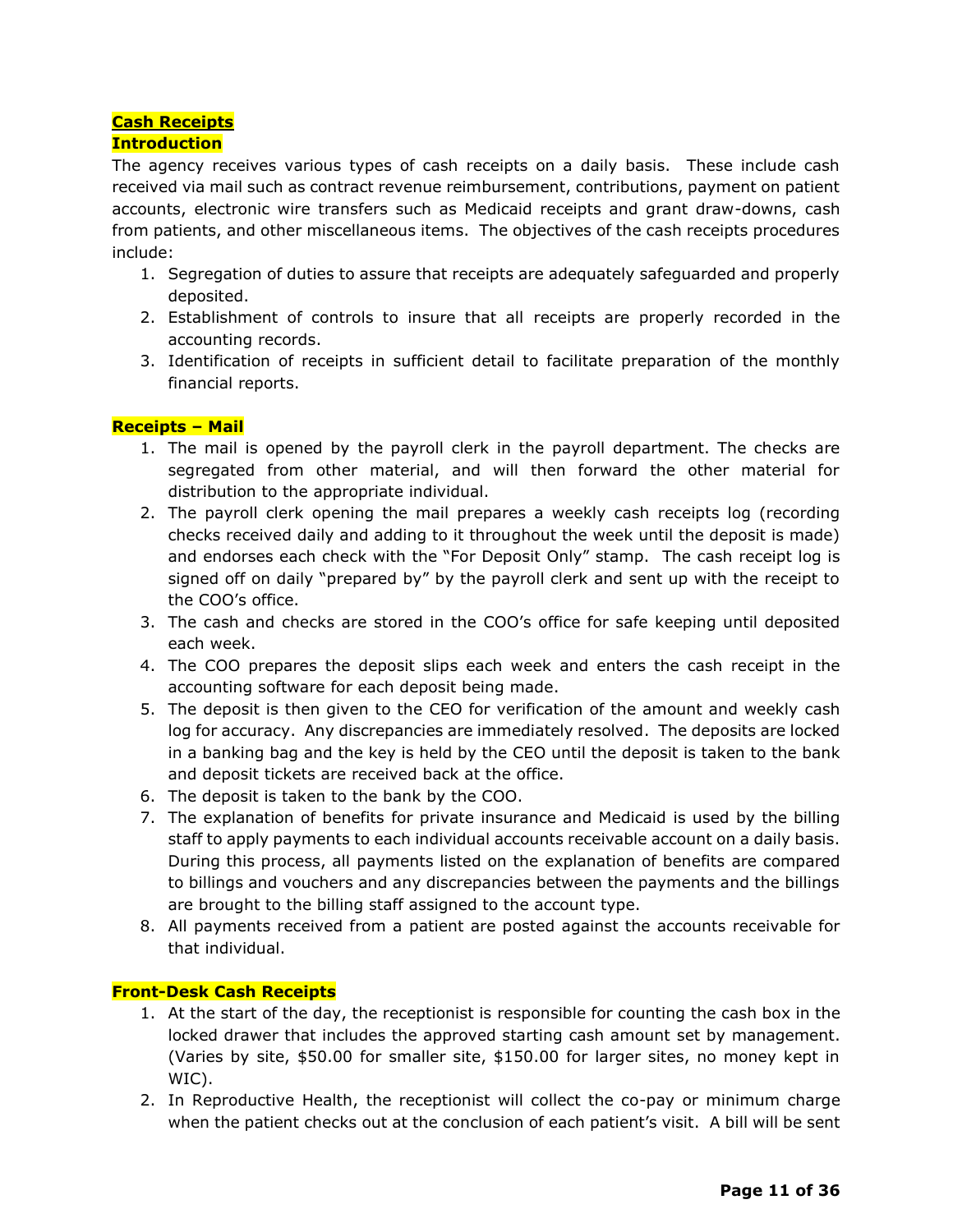to the patient when the encounter is closed by the provider if there is any outstanding balance.

- 3. The Front Desk Receptionist then collects the cash, credit card or check from the patient (and endorses the check with the "for deposit only" stamp) and posts the payment on the client balance within the Electronic Health Record. The front desk staff then provides the patient with a copy of the receipt as a payment receipt regardless of the payment methodology.
- 4. Patients can make payments on their account for other dates of service at the front desk. The Front Desk Receptionist views the patient account on the computerized system to check the account balance and other related information. The patient will provide the amount of payment to be made on the account. The Front Desk Receptionist posts the payment amount and documents the payment method. A receipt is produced and given to the patient.
- 5. At the conclusion of the day, the Front Desk Receptionist reconciles the cash and checks received from patients to a report pulled from the Electronic Health Record stating all payments for the date of service. Any discrepancies are immediately resolved.
- 6. The cash box is reconciled to the starting balance. Upon completion of this process, a deposit ticket is created and a copy of the signed Electronic Health Record Report is sent to the billing staff. The cash is taken to the COO (Wausau only); if they are not available the cash is slid under the locked door of the COO's office. If in an outlying site the cash received is taken to the bank for deposit.
- 7. The COO reconciles the deposit to the deposit ticket created by the clinic staff (Wausau only). If all the items agree, the deposit is held in the COO's office until the weekly deposit is made. The deposit is made as described in the mail receipts procedure; deposits are made by the finance office weekly. The outlying sites take the deposit to the bank and the amounts of the deposits are verified when the bank accounts are verified at the end of each month.
- 8. At the end of the month or when deemed appropriate by the COO, the total cash received by payor source (as listed on the cash receipts log) should be recorded in one journal entry to the appropriate patient receivable balance in the general ledger.

## **Standard Journal Entries**

#### **Introduction**

The standard journal entries described below are prepared each month in order to furnish management with financial information in accordance with cash basis generally accepted accounting principles (GAAP).

The entries are prepared on a journal entry form. At the conclusion of the month, the entries are bound in front of the corresponding month's general ledger or month end working paper file.

#### **The standard entries include the following:**

#### **Bank Transfers, Interest Revenues, Client Revenues, Bank Fees, and Tax Liability**

Bank transfers are recorded to reduce the amount in the account the dollars were transferred from and increase the amount in account the dollars were transferred to. Bank transfers are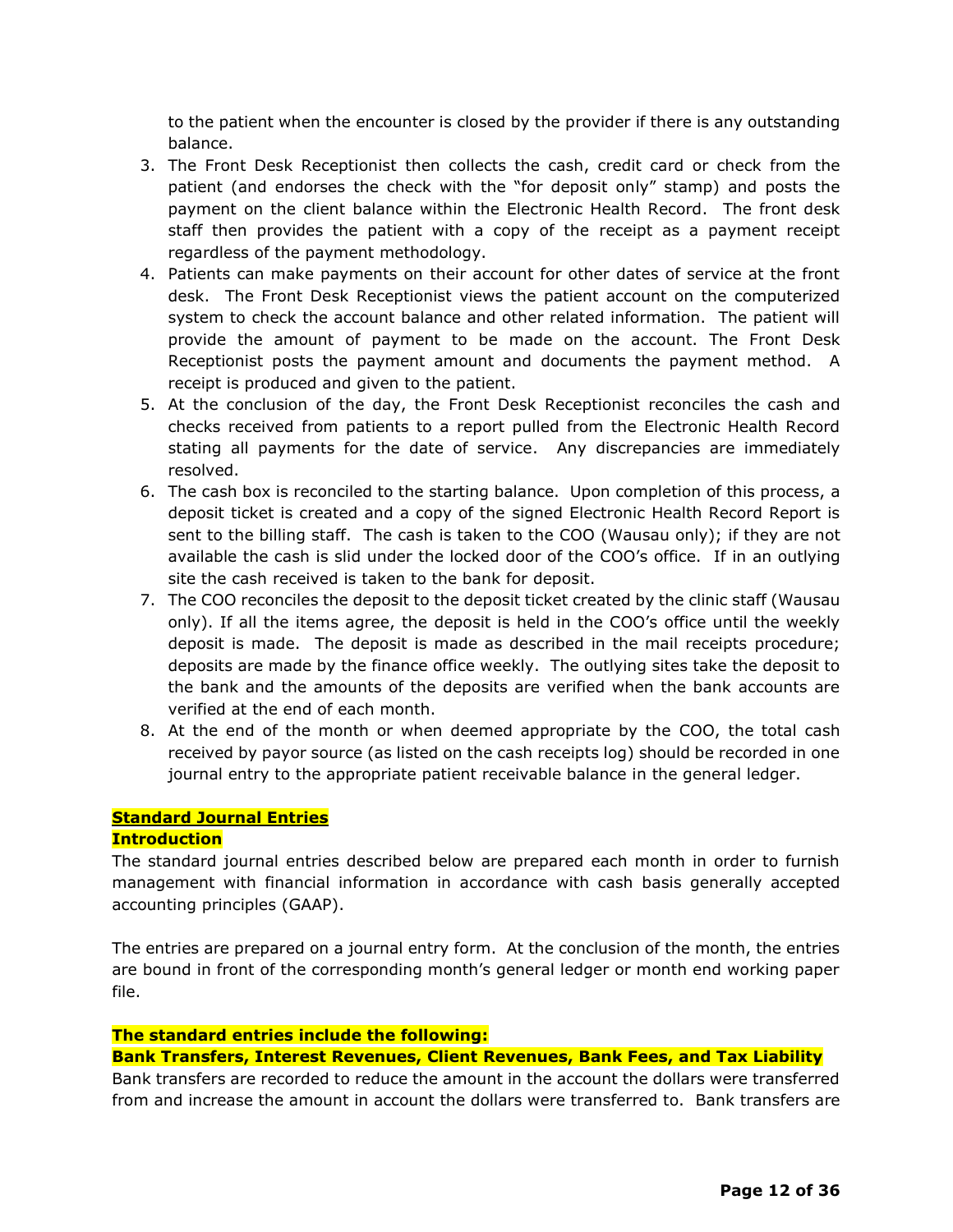done each payroll date for payroll and accounts payable to cover the expenses being charged to these accounts.

- Dr. Bank account for dollars transferred to cover expenses
- Cr. Bank account for dollars transferred to pay expenses

Interest and bank fees are recorded in the end of month to increase the account by the amount of interest received and client fees paid on each account and reduce the account balance by the amount of fees charged by the financial institution.

- Dr. Bank account increased for interest and client revenues received
- Dr. Expense account for bank fees
- Cr. Revenue accounts for any interest revenue and client revenue received
- Cr. Bank account is reduced for bank fees charged

The tax liability is decreased at the end of each month by the amounts that were paid to the state and federal government for payroll taxes.

- Dr. Tax Liability
- Cr. Appropriate bank account for the payment of taxes

#### **Patient Revenue/Receivable**

All financial information with regards to patient services is stored in the billing computerized system. At the conclusion of the month, all data is retrieved from the billing system and aggregated to book to the general ledger. The monthly reports produced from the computerized system indicate the total payments generated by payor source by site.

These reports are then forwarded to the accounting department so the standard journal entry can be entered for patient revenue and receivable. The entries are as follows:

- Dr. Patient Revenue by payor for the general location (001)
- Cr. Patient revenue by payor by site

The initial entry to record the cash received to the bank account and the Patient revenue general location is made per the cash receipt procedure above for mailed payments and per the Client Revenue procedure above for front desk payments.

This entry should be posted at the conclusion of every month to ensure that each site shows accurate revenues received.

#### **Rent/Copier Revenue**

HFNI holds a separate account for the "Agency" as a whole. This account is used to pay expenses for the maintenance and upkeep of the building. The programs housed within the agency then pay overhead costs to the agency to fund this upkeep and allowing the programs to track their overhead costs. The agency owns the copy machine and therefore receives revenues from the programs for use of this equipment. These charges are based on copies made and are reviewed on an annual basis. The programs also pay to the agency rent as an overhead cost to the program and a revenue to the agency. Rent is based on a dollar amount per square footage. Rates are reviewed and established each calendar year.

- Dr. Rent expense for each program housed within the Wausau agency building
- Cr. Rent revenue for the rent paid to the agency

#### **Supply Room/Health Reimbursement Account (HRA) Location Distributions**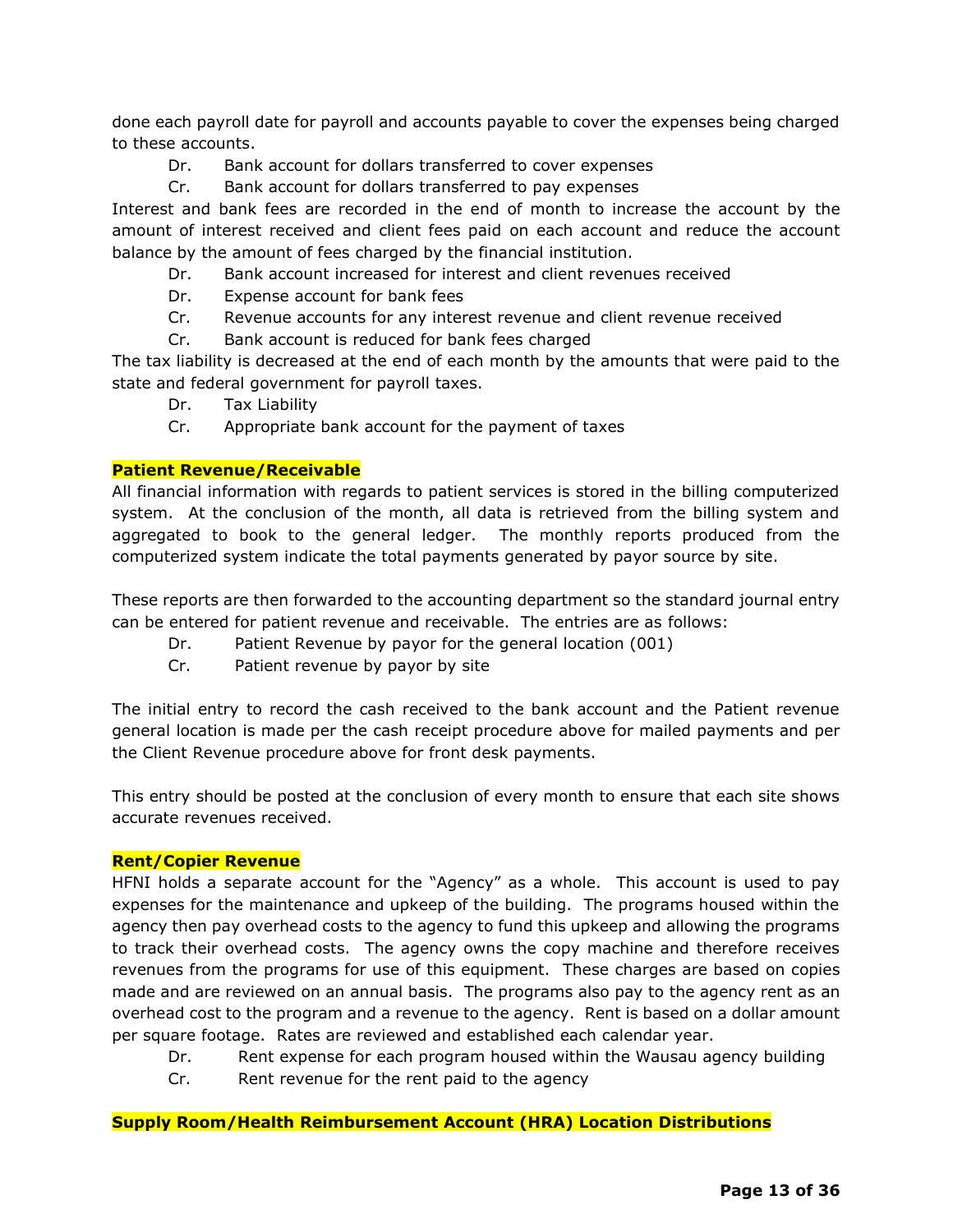When expenses are incurred for the purchase of supplies they are charged to the general location. These supplies are then held in the leadership supply room until requested from specific sites. At the end of each month the Inventory Specialist pulls a report from the inventory software dispersing these items from the general location to the specific site that the supplies were sent to for utilization in the clinics.

- Dr. Supply Expense for the site specific locations
- Cr. Supply Expense for the general location

When expenses are charged for use of the HRA they are charged to the general location. This is done to ensure the privacy of the staff of the expenses for the HRA. The COO will then pull an end of the month report of which staff members used these funds and move the funds to the appropriate location.

- Dr. EBC Expense for the site specific locations
- Cr. EBC Expense account for the general location

#### **Grant Receivables**

Each month, the COO shall journalize the current months pro-ration of grants receivable by debiting the unearned account and crediting the revenue account for the proper amount.

 Dr. Unearned Grant Revenue for each specific site and program for the prorated monthly amount

Cr. Grant Revenue for each specific site and program for the prorated monthly amount

#### **Adjust Base Fixed Assets Inventory to Actual and Depreciation Expense**

During the course of the month the agency may purchase or dispose of assets that should be capitalized or were capitalized. As a result, the agency must adjust the fixed asset control accounts for the actual amount of fixed assets by class (land, building, equipment, etc.) at the conclusion of the month. The corresponding accumulated depreciation account is either debited or credited to account for the addition of depreciation or for the removal of assets. If there was a disposal of an asset and a gain or loss occurred, this amount represents the difference between the fixed asset amount and the accumulated depreciation. The sample entries are as follows:

At the conclusion of the month, an entry must be recorded to book the depreciation expense for the month. The offsetting entry is to increase or decrease accumulated depreciation by the same amount.

#### **Monthly Depreciation Expense**

- Dr. Depreciation Expense by class
- Cr. Accumulated depreciation by class

#### **Increase in inventory**

- Dr. Fixed Asset Class
- Cr. Cash or Accounts Payable

#### **Decrease in inventory**

Dr. Accumulated depreciation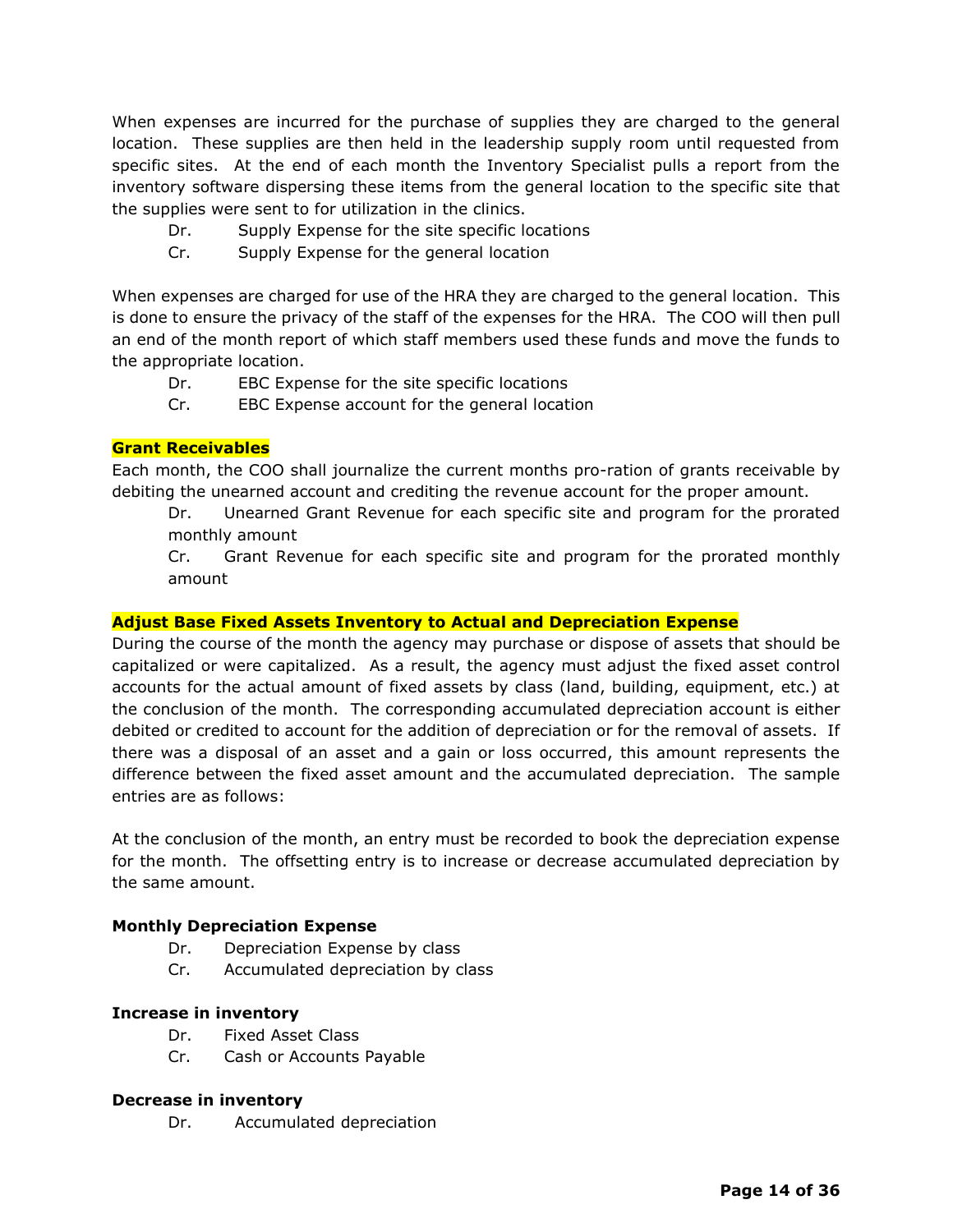Cr. Fixed Asset Class

Dr. /Cr. Gain or Loss on disposal of assets

#### **NOTE: Any disposal of an asset is done following all grant requirements regarding the disposal of fixed assets.**

#### **Grant and Contracts Services Revenue and Receivables**

#### **Introduction**

Each month, the agency receives revenue and ultimately cash from grants and contracts (nonpatient revenue sources). As such, a procedure must be established to account for the revenue and receivable of such items.

#### **Grant Revenue and Receivable**

Grant revenue consists of monies being received from direct Federal and State sources, such as the Department of Health and Human Services, the Department of Education, or the Department of Agriculture to name a few. Most of these awards are received by the center through Notice of Grant Awards (NGAs).

#### **Recognition of Revenue and Receivable**

There are two methods to recognize revenue for grants. The methods are either prorated revenue or based on expenditures incurred. If the grant is issued to the agency for operations and generates patient service revenue, then the recognition of revenue should be prorated over the life of the grant. In other words, if the grant was for \$1,200,000 dollars, then each month, the agency will recognize \$100,000 of revenue.

If the grant is not for operations, and is rather covering costs for a specific purpose, (such as construction), then the grant revenue must be recognized based on the actual expenditures incurred. The revenue and receivable recognition should be generated from detailed general ledger reports or invoices to grantors.

Upon receipt of the NGA, the finance department shall journalize the award to the general ledger (beginning in the period first affected) with the following entry:

Grants Receivable (Debit) Full amount of NGA

Unearned Grants Awarded (Credit) Full amount of NGA

Each month, the COO shall journalize the current months pro-ration by debiting the unearned account and crediting the revenue account for the proper amount. As the grant is drawn down and the cash is received, the receivable is credited for the amount collected and the proper cash account is debited.

#### **Contract Revenue and Receivable Recognition**

The agency receives funding from various state and local agencies for many individualized projects or specified operations. As a result, the finance department must submit reimbursement requests in the form of vouchers to each agency. At the conclusion of the month, the COO generates from the general ledger a listing of all expenses and salary costs for each individual program. These expenses and salary items are then transferred to the reimbursement request in the required format.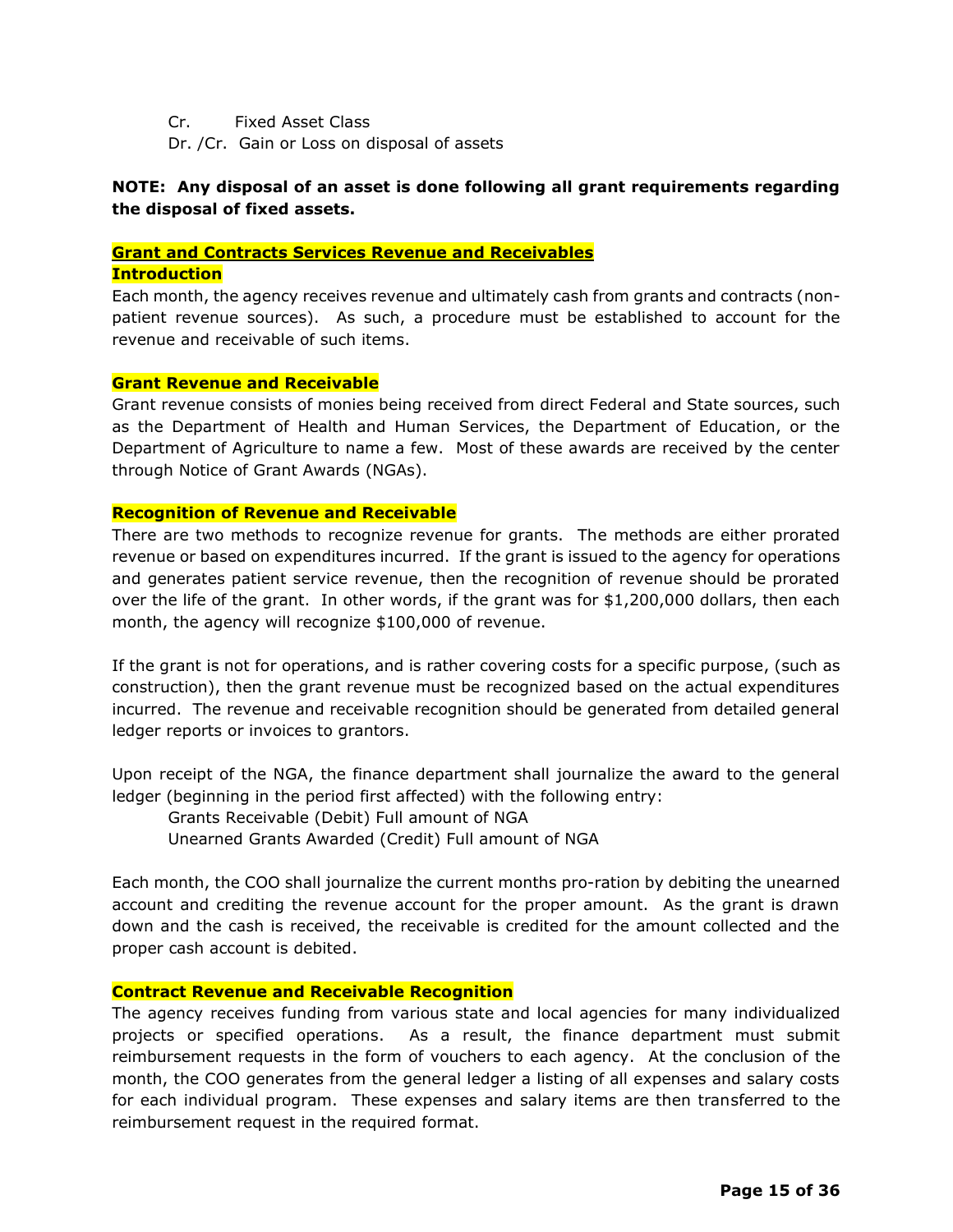The revenue and receivable is booked based on the amount of the voucher submitted and when cash is received, the receivable is reduced for the appropriate amount.

## **Requisitioning, Purchasing, and Receiving**

#### **Introduction**

The procedures described in this section enable the agency to acquire equipment, supplies, and services while practicing good internal control procedures and follow all federal Uniform Grant Guidance guidelines.

#### **Requirements**

- 1. All agency employees must sign a conflict of interest statement at hire. This conflict of interest statement states that no purchasing of goods can be made from businesses owned or significant investment by employees of the agency.
- 2. Per Uniform Grant Guidance guidelines, all purchases over \$25,000 with Federal Funds must be sent out to bid and approved by the Board of Directors.

## **Requisitioning**

#### **Purchasing**

- 1. All ordered purchases will be made by the inventory specialist only. If an item is needed the request is sent to the inventory specialist. The item is priced for best price and purchase order is completed by the inventory specialist.
- 2. The purchase order is then approved by the CEO.
- 3. After the purchase order is completed and approved, the inventory specialist can requisition the goods or service.
- 4. If purchases are to be made in person (going to a site to purchase goods) the staff person can request the goods be purchased from the CEO and upon return with the goods, provide the inventory specialist with the receipt to complete the purchase order that will then be signed by the CEO.
- 5. If a grant requires strict policy regarding purchases over a specified dollar amount those guidelines are followed per grant requirements.

#### **Competitive Bid**

If goods or services are to be purchased by federal dollars, at least three competitive bids must be obtained for all goods and services over \$25,000. Also, at the discretion of the COO or CEO, competitive bids may be obtained for other goods and services as they deem appropriate. Competitive bids should be in writing and contain all payment order specifications.

After the bids are received, the designated personnel requesting the bids will recommend to the CEO as to which bid should be accepted. Since all purchases requiring a competitive bid must be approved by the Board of Directors, then the CEO will present the agency's decision to the Finance Committee for recommendation to the Board of Directors for approval.

#### **Purchase Orders**

#### **Preparation of Purchase Order Form**

1. The purchase order form will include the following data: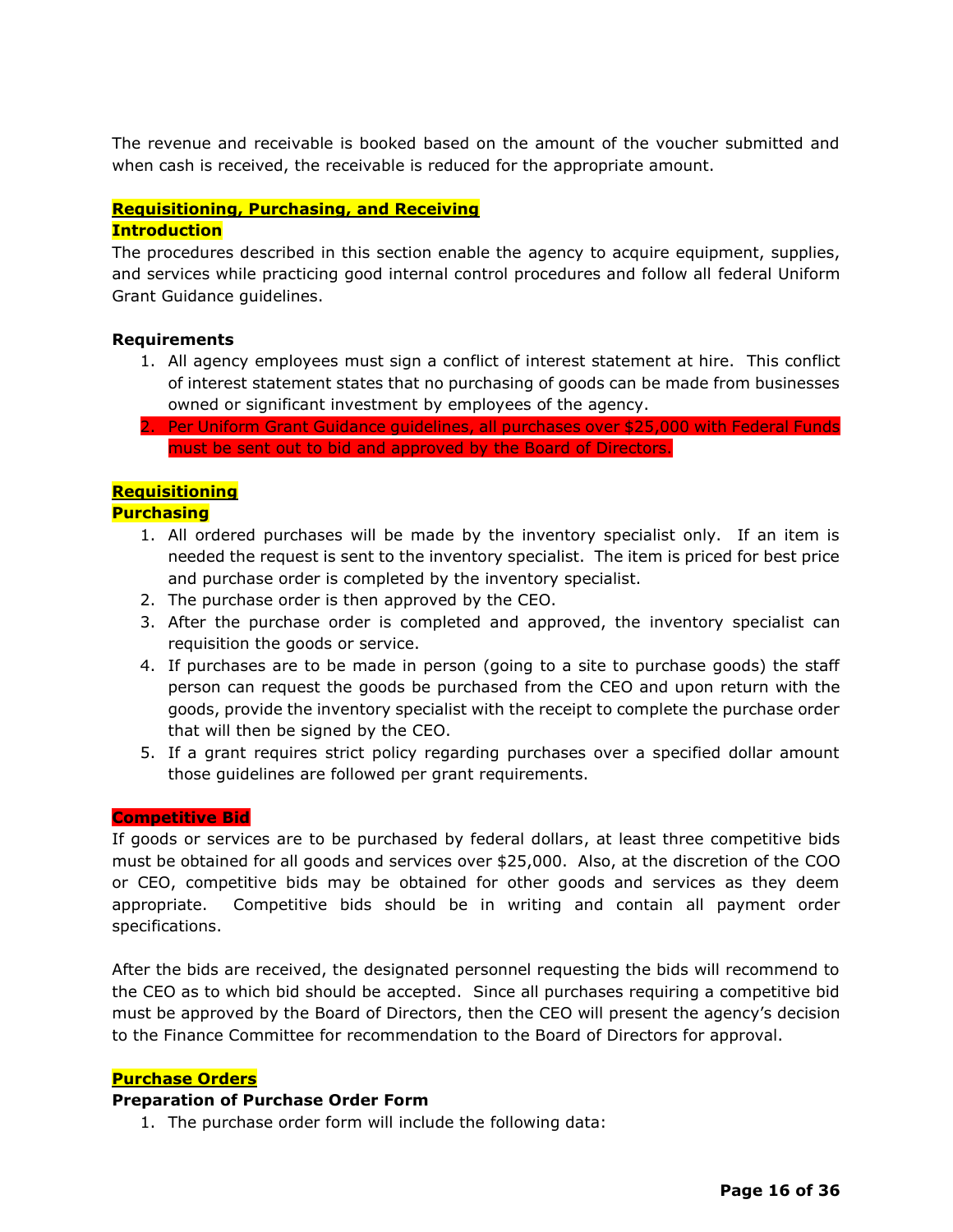- a) The date the order was written
- b) The program the order is for
- b) Vendor name
- c) Description of items ordered
- d) Quantity, unit price, and total price for each item
- e) Employee completing the order
- f) Authorization by Supervisor or CEO
- 2. The inventory specialist prepares and forwards, after obtaining any required competitive bids, the completed purchase order to the CEO for approval.
- 3. The CEO then approves and signs the purchase order, if satisfactory, and sends the package back to the inventory specialist for ordering. The CEO's signature indicates that based upon his/her experience and the documentation examined, the purchase is appropriate and within budget, the vendor is suitable, the price is reasonable and in accordance with prevailing market conditions, and that the documentation appears to have been prepared following established procedures.

#### **Receiving of Goods**

- 1. Goods are received at the leadership supply room. The inventory specialist will then notify the CEO or Clinic Coordinators of all goods received if for a specific program. The inventory specialist will then open the goods, verifies the order is complete, and put away the items received that are ordered for supply room stock.
- 2. If the shipment is complete, a copy of the receiving ticket is signed and given to the accounts payable staff to match to a copy of the original purchase order which is then held for matching to the original invoice. Upon matching with the original invoice, the finance department shall verify the correctness of the invoice for proper pricing and quantities, authorize it for payment and code it for budget allocation. The completed paperwork is then processed for payment by the finance department within terms agreed. If only a partial order is received, the items received are circled on the copy of the purchase order/receiving ticket.

#### **Accounts Payable**

#### **Introduction**

The agency maintains its accounting records on a cash basis of accounting; the financials are then adjusted at the end of the year to complete the audit on accrual basis. All invoices received by January 15<sup>th</sup> for a prior year expense will be included within that fiscal year. Any invoices received after the cutoff date, become an expense for the new fiscal year.

Upon the receipt of the invoice the accounts payable staff prepares the payment voucher and records an entry in the Accounts payable journal generally debiting an asset or expense account and crediting accounts payable.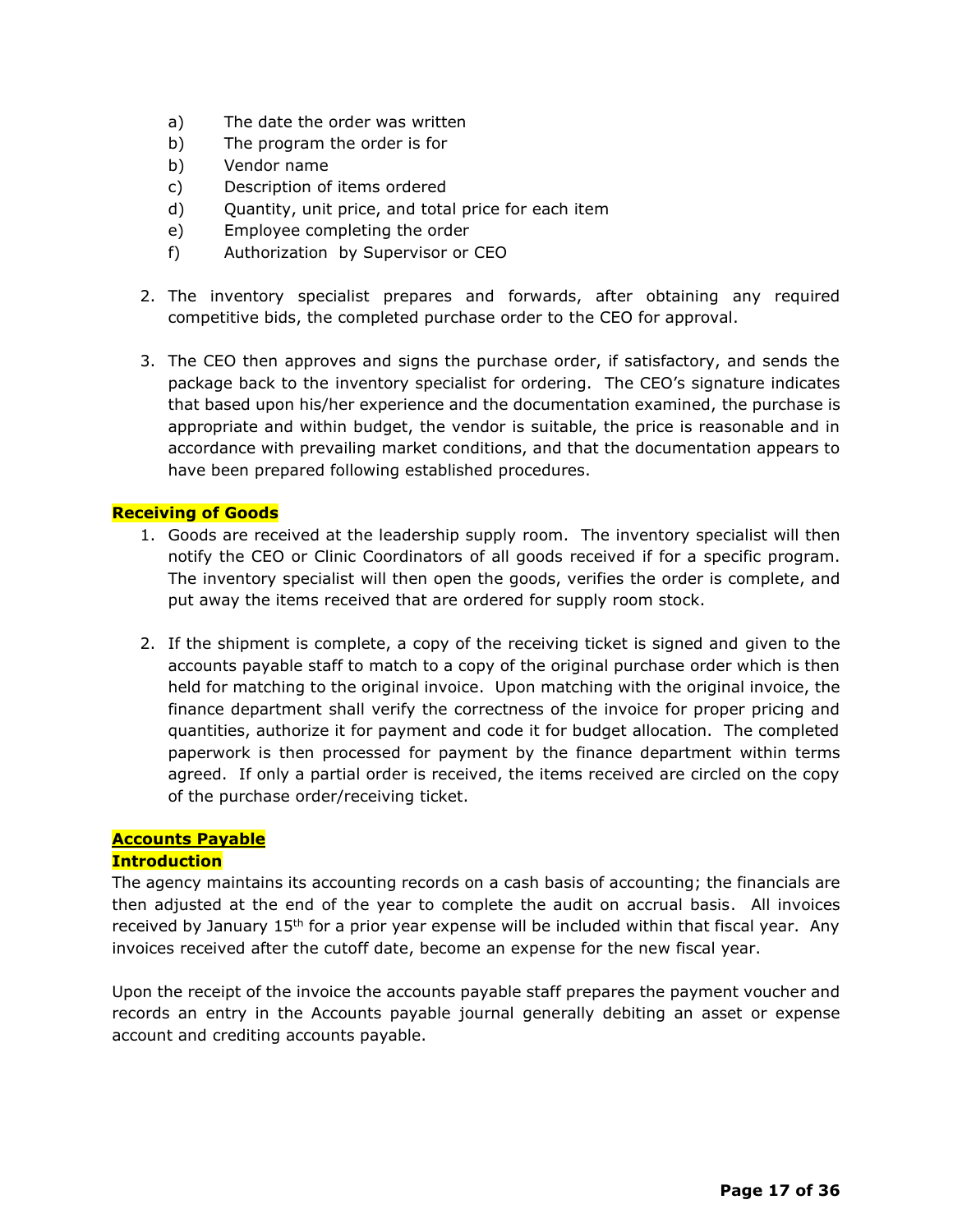#### **Maintenance of Support Documentation**

1. Upon receipt of the vendor's invoice, the documents that were retained in the open purchase order file are matched with the invoice and segregated, according to payment date, for further processing.

#### **Preparation of the Checks**

- 1. The COO reviews all the completed check requisition forms and all supporting documentation. If everything is in order, they will return everything back to the accounts payable staff for check preparation.
- 2. The check is a single sheet laser form containing the check, two stubs, and such additional accounting information as invoice number, date, a description of expense, purchase price, discount, and net amount paid.
- 3. The checks are prepared bi-weekly for invoices awaiting payment.
- 4. The completed check and check register is forwarded to the CEO who will sign the check and check off on the register to approve payments for all checks cut. If questions arise the supporting documentation is given to the CEO to ensure payments are correct. Once signed, the check and all supporting documentation is returned to the COO for mailing and filing.

#### **Payment**

- 1. Part one, consisting of the top stub and the check itself is mailed directly to the vendor by the COO.
- 2. Part two of the check form (the bottom stub) is attached to the group of invoices paid along and any supporting documentation. The finance staff then file the completed paperwork in vendor files in the accounts payable file cabinet.

| Management Report                      | Responsibility       | Recipient                    | Target Date      |
|----------------------------------------|----------------------|------------------------------|------------------|
| <b>Balance Sheet</b>                   | C <sub>O</sub> O     | CEO and BOD                  | 3 weeks after    |
| (current year vs prior year)           |                      |                              | month end        |
| Statement of Financial Activities      | CO <sub>O</sub>      | CEO and BOD                  | 3 weeks after    |
| (current year vs prior year)           |                      |                              | month end        |
| Statement of Financial Activities      | <b>COO</b>           | CEO and BOD                  | 3 weeks after    |
| (budget vs actual)                     |                      |                              | month end        |
| Productivity by Provider               | <b>Billing Staff</b> | Reproductive Health Director | 1 week after     |
| (information obtained from billing     |                      |                              | month end        |
| system)                                |                      |                              |                  |
| Encounter/Client<br>Productivity<br>by | <b>Billing Staff</b> | Reproductive Health Director | week after<br>1. |
| <b>Numbers</b>                         |                      |                              | month end        |
| (information obtained from billing     |                      |                              |                  |
| system)                                |                      |                              |                  |
| <b>Budget Narrative</b>                | <b>COO</b>           | CEO and BOD                  | 3 weeks after    |
| (information obtained from financials  |                      |                              | month end        |
| and internal spreadsheets)             |                      |                              |                  |

#### **Preparation of Monthly Management Reports**

#### **Payroll**

#### **Introduction**

The agency has established a procedure for the preparation of payroll. The payroll is based upon e-time cards maintained for each employee and advices to report deductions for unauthorized absences, new additions to the staff, and salary changes. Each hourly employee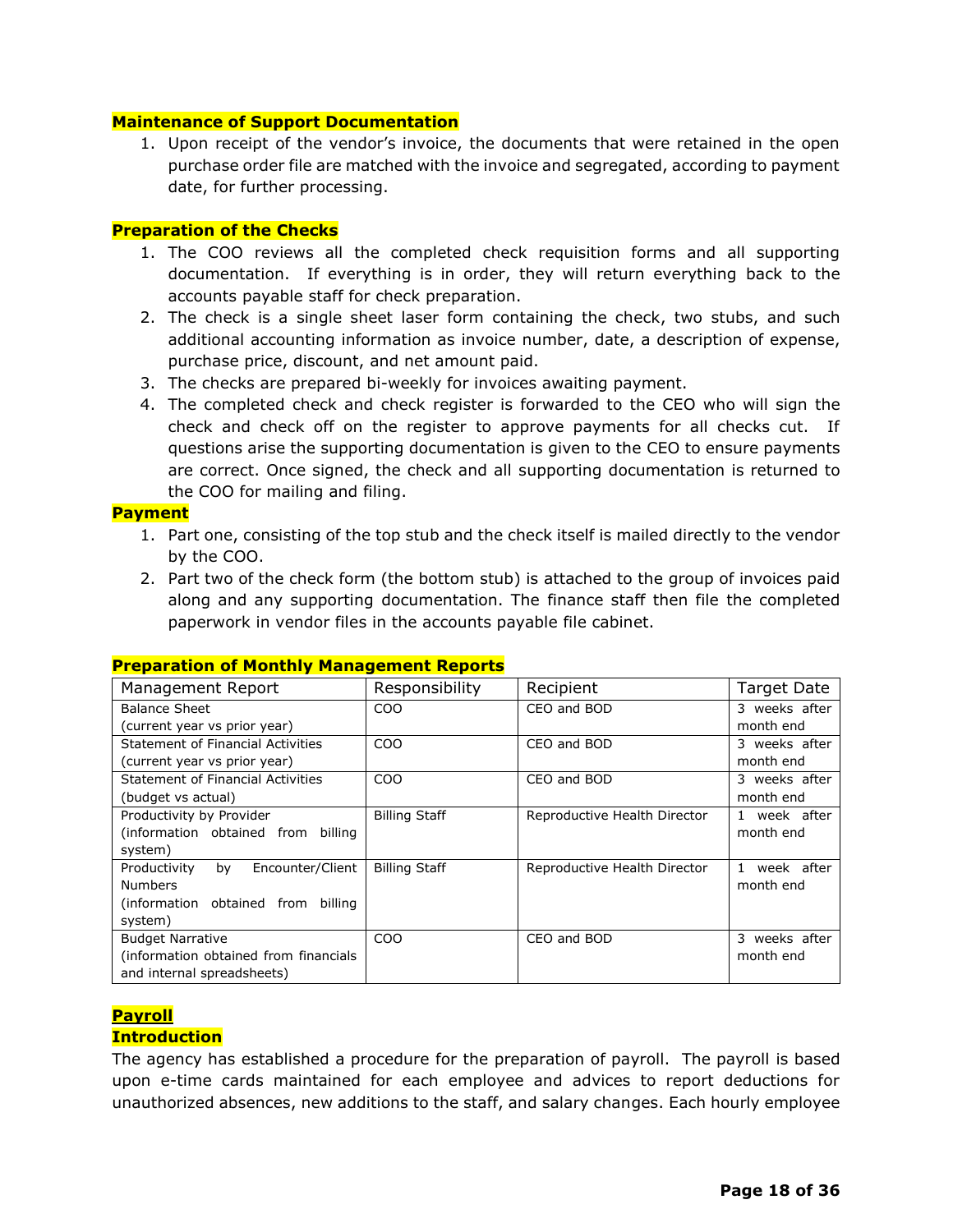is required to punch in or out each time they begin or end a work cycle respectively. This is completed by clocking in on the EWS website and recording the appropriate amount of hours to each cost center. Salaried staff members are required to only report their hours worked by cost center and not their times in and out.

A log of (hourly, salaried, & contracted) employee's PTO and Holiday pay is also maintained and the time cards are adjusted appropriately for each of these types of days taken.

#### **Change Reports**

If a change to benefits, wage, withholdings, etc. are needed the CEO or Clinic Coordinator is responsible for creating a change report that is issued to the payroll department. The payroll department will enter that change within the payroll system and this will be verified before final processing by the COO

#### **Time Approval**

The agency prepares the payroll checks from time cards approved by the clinic coordinators and CEO. Each clinic coordinator or program director is responsible for verifying the times entered by their staff members within EWS system. The program directors and clinic coordinators are to compare the times entered with any documentation they received on staff working hours and the original schedules of the staff. No payroll checks should be generated from unapproved time cards.

#### **Payroll Reports Maintained**

The following reports are generated by the payroll staff

- 1. Payroll register that identifies gross pay, less deductions and net pay by employee.
- 2. Employee's earnings record which identifies cumulative gross pay and cumulative deductions and net pay for individual employees.
- 3. Available PTO and holiday time availability in hours.
- 4. Quarterly IRS Form 941, Annual form 940, W-2 & W-3.

#### **Recording Entries to Books of Accounts**

Bi-weekly, the payroll costs are accumulated by cost center and posted to the general ledger. Fringe benefits are recorded each payroll period and are apportioned to cost centers in relation to the salary expense for the period. The finance department records the current period payroll to the preceding period's payroll. Any changes must be properly supported by approved time cards or other advices.

#### **Maintenance of Property Records**

The agency maintains property records to safeguard assets and provide a basis for the calculation of depreciation. Thus the agency maintains a spreadsheet which lists all the property on the agency's balance sheet by date purchased and description of asset, useful life, and cost of asset. Further, the asset records show the current year depreciation charge and total accumulated depreciation as well as net book value of the asset. As further control, all furniture and equipment are tagged with a serial number and the serial number is noted on the equipment inventory spreadsheet as well.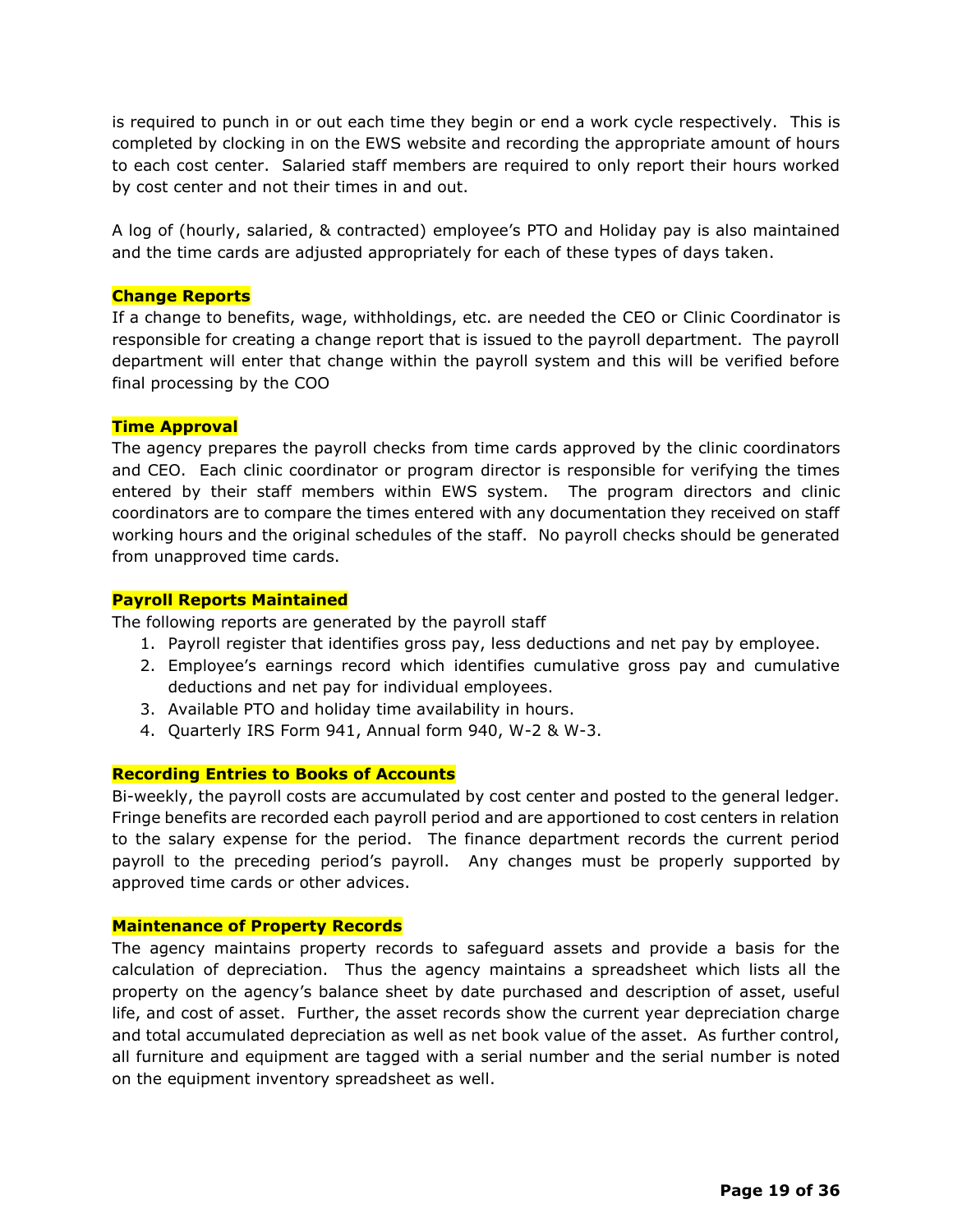If the agency receives funding from an outside source (city, state, or federal government) to purchase equipment, the agency should indicate on the asset ledger which items were bought with these funds. It could be possible, depending on the source of funds, that the equipment has reversionary rights. This means that the asset may revert to the funding agency if the agency ceases the line of business that the asset was purchased for.

#### **Disposal of Fixed Assets**

Occasionally, an asset is sold or otherwise disposed of. Retirements are credited at cost value (cost less accumulated depreciation) based upon an advice prepared by and approved by the finance department. The gain or loss is calculated by deducting the book value from the proceeds received, if any. Any such gain or loss is treated as miscellaneous revenues or expenses.

#### **Calculation of Depreciation**

All capital assets will be depreciated over their estimated useful lives. The straight line basis will be used, with depreciation charged beginning in the month that the asset is placed in service. Useful life is determined by utilize the IRS "Useful Life Schedule."

## **Month-End Procedures Patient Revenue and Receivable**

#### **Medicaid**

Throughout the month the billing department receives Remittance Reports from Medicaid with family planning Medicaid payments which are entered into our billing system. At the end of each month a report is ran by each location and entered into a spread sheet to show totals for each location which is then forwarded to the COO for the journal entry to be completed to move the payments from the general location to the site specific location.

#### **Third Party Insurance**

Throughout the month the billing department receives Explanations of Benefit Reports from different insurance companies with service determinations which are entered into our billing system. At the end of each month a report is ran by each location and entered into a spread sheet to show totals for each location, which is then forwarded to the COO for the journal entry to be completed to move the payments from the general location to the site specific location.

#### **Self-Pay**

Throughout the month the self-pay payments are entered into the billing system for each client that makes a payment. These payments are allocated directly to the site specific location therefore no journal entry is needed for these payments.

#### **Description of Payors**

1. Medicaid - All Medicaid patients seen at the agency generates a patient visit that is billable to the state that provides Medicaid services at a specified rate. Each service provided is billed and reimbursed at a specified rate set by the Medicaid program. Patients are allowed on annual preventative visit each year, with no limit on problem visits. Prescriptions are billed and reimbursed at a specified rate by the Medicaid program when received by the patient, not to exceed 15 cycles within a years' time.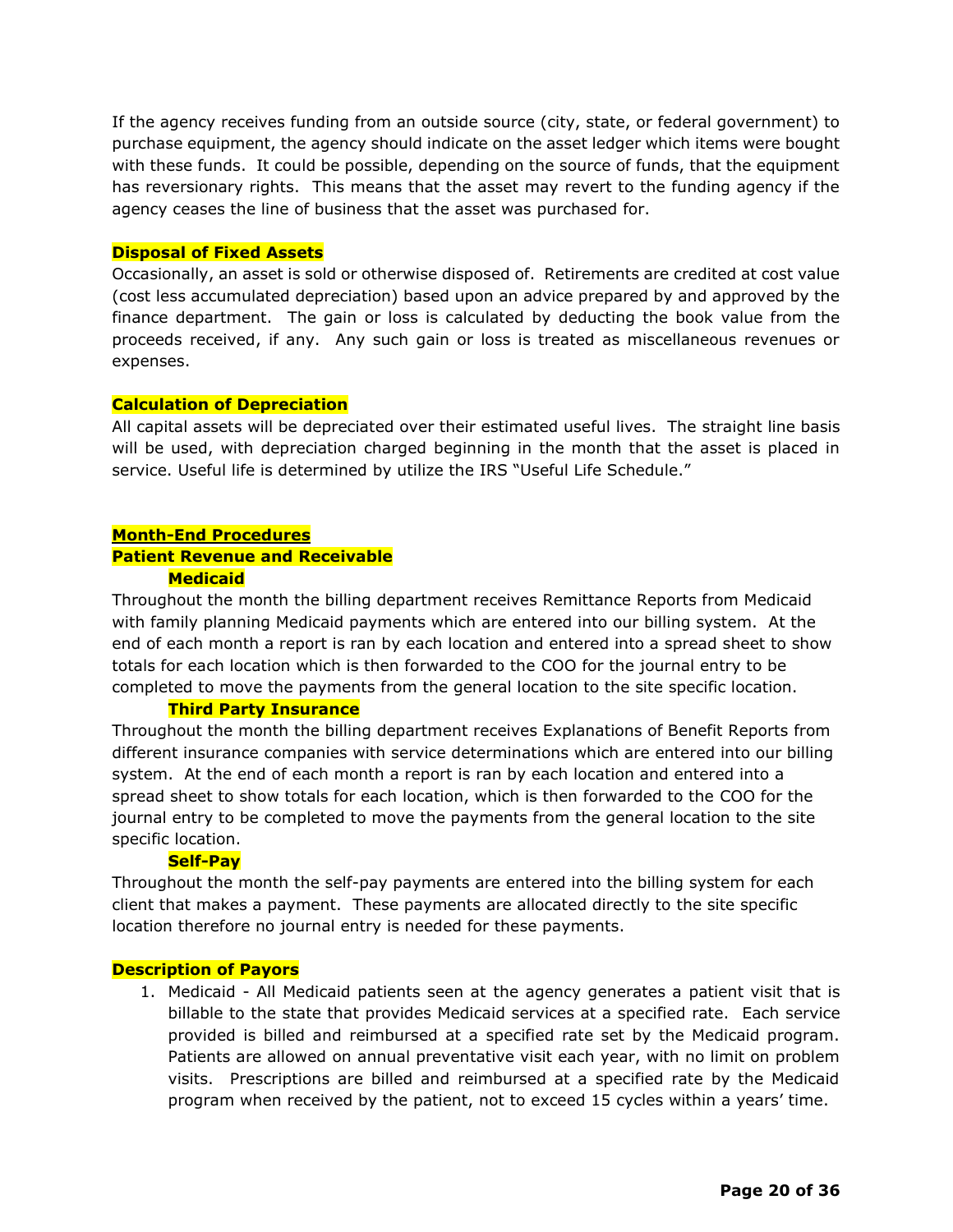- 2. Third Party Insurance The agency contracts with various insurance carriers to provide services to their enrolled patients. The reimbursements for these services are based on a pre-determined fee schedule using Current Procedure Terminology codes (CPT). If the contract requires the patient to pay a deductible or co-payment, then that portion of the cost is reimbursed by the patient.
- 3. Self-Pay These patients do not have any health insurance and do not qualify for any Medicaid coverage. The patient would qualify for the sliding fee discount based on income, therefore the patient is responsible for the cost less any discounts received for the services, and payment is required at the time of service for any prescriptions received. All other services can be billed to the patient to be paid within one full calendar year. A sliding fee discount schedule based on the Federal poverty guidelines is updated annually and cost changes by procedure based on the agency's cost for providing services is updated annually.

#### **Determination of Charges**

The agency has established a procedure on how often it books charges for each respective payor. The charges are based on the agency's current charge structure regardless of payor. For example, if a patient is seen at the Center and the provider codes the encounter form as a moderate office visit (CPT Code 99213), the Center charges an amount as per its charge structure. This charge should be booked for all payor classes regardless of how the agency is reimbursed. Some agencies are required to charge each patient the same gross amount or else the agency could be in violation of State or Federal laws.

#### **Determination of Contractual Allowance or Sliding Fee Discount**

If the agency's charge structure is based on the cost of providing services, the amount booked as the charge most often will exceed the agreed upon reimbursement rate. An adjustment is done to the full charge when payment is received to bring the balance down to adjust for the difference in full fee and the reimbursement rate.

A sliding fee discount represents the difference between the agency's charge and the amount received. This category is solely for those patients who qualify for the sliding fee program under the Federal grant. Each agency can have many sliding fee categories. A patient's category is determined based on the size of their family and their yearly income. As long as the patient's income is below a certain percentage, specified by the Federal poverty guideline, the patient will qualify for the program. Once the determination of sliding fee category is made, the level should be entered into the discount schedule. At the conclusion of a patients visit, the front desk staff should apply the discount to the day's charges and relay the balanced owed to the patient for collection by the health enter.

#### **Travel Policies and Procedures**

#### **Introduction**

The purpose of the travel policies and procedures is to reimburse employees for funds paid in the course of performing the pre-approved activities of the agency.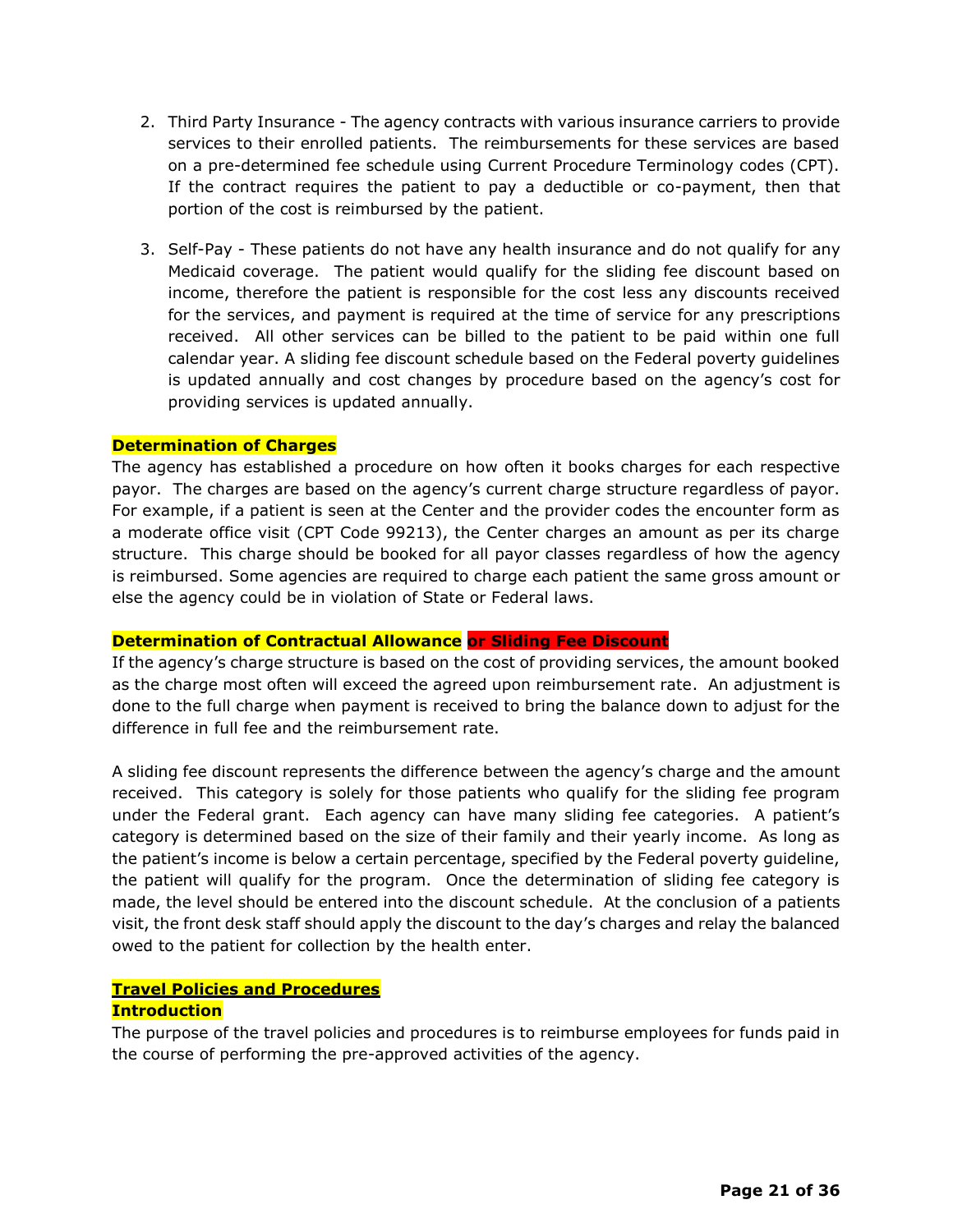It is the procedure of the agency to provide reimbursement for pre-approved travel related expenses, including transportation, hotels, and food. These expenses must be related to activities of the agency, and must be pre-approved by the appropriate level of management.

- 1. All reimbursement for travel related expenses requires documentation of the expenditure through third party receipts or other verifiable documentation.
- 2. For local travel related to patient activities, the agency will reimburse an expenditure report submitted by the employee to the accounts payable department. This includes reimbursement for use of taxi and public transportation, and, when pre-approved, use of an employee's personal automobile. Reimbursements of automobile expense for use of an employee's personal automobile are limited to the mileage incurred for the approved travel and will be reimbursed at the federally approved mileage rate.
- 3. For out of area travel, the agency will reimburse all pre-approved travel related costs of hotel accommodations, transportation to and from the destination, including air, train or bus tickets, taxicab fares, etc.
- 4. Out of area travel requires approval by the staff member's direct supervisor and in certain instances completion of a Staff Development Request and Contract Form. The approval of the travel expenses by the direct supervisor should include the following items:
	- a) Employee's name
	- b) Program/Department
	- c) Date of the submission
	- d) Date of expense
	- e) Description of expense
	- f) Expense of expense based on category (i.e. airfare, lodging, meals, etc.)
	- g) Other: Write all other expenses incurred and purpose
	- h) Total amount to be reimbursed

If the form is not required the reimbursement must be submitted on an expense report form by the staff member no later than 45 days from the date incurred with the program director's approval attached as well as any receipts received for the items documented.

#### **Cost allocations**

HFNI is required to follow various guidelines for allocating costs which benefit more than one program or grant. A cost allocation plan will be adopted each year which satisfies the requirements of all grants for that year. This cost allocation plan will need to be modified any time a new program is started or at the end or beginning of any fiscal year grants. Due to the frequent modifications to the cost allocation plan, it will be maintained outside of this accounting procedures manual.

#### **Debt**

Board approval is required for incurring any debt of HFNI other than operating trade payables and budgeted payroll payables. The CEO will be authorized to negotiate such debt as needed by the Board of Directors.

Any loan covenants and restrictions will be reported to the Board when the debt is authorized. The COO will periodically review these covenants and report to the CEO if there are any violations or potential violations of the covenants.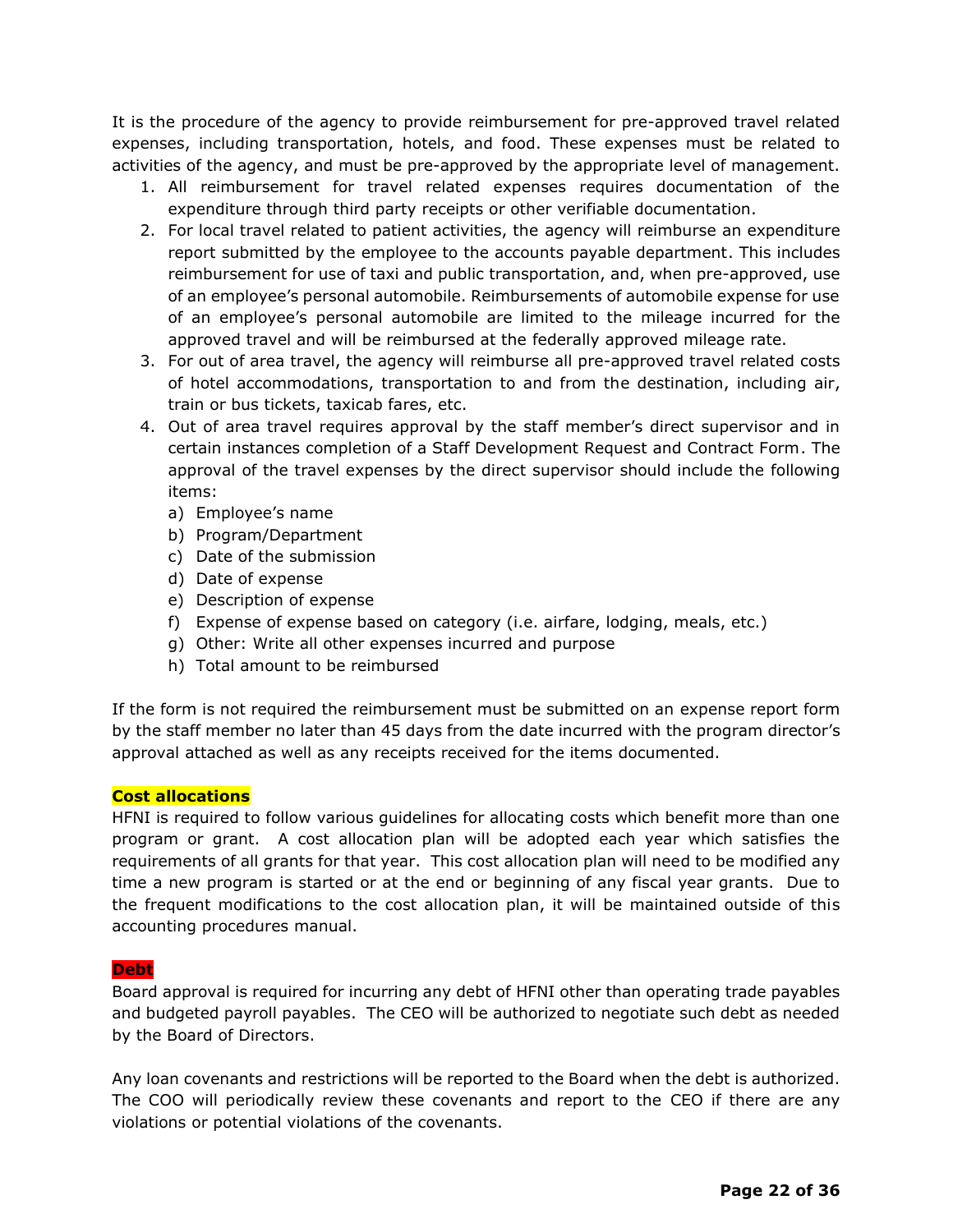The CEO and Board President or Treasurer will sign any debt agreements after receiving full Board approval.

The COO will reconcile the general ledger debt balances to statements or amortization schedules each month. In addition, accrued interest will be recorded in the general ledger as needed.

### **Regulatory Reporting**

#### **Introduction**

When the agency receives funding from various federal and state sources, it must comply with specific regulatory reporting required by the grants and contracts. Listed below are examples of the regulatory reporting for every agency.

All reports the agency is required to submit to the various agencies and the government are to be submitted timely.

#### **Specific Reports**

- 1. Grant Budgets Each year, the agency applies for funding from the Wisconsin Department of Health and Human Services (DHHS). Each grant the agency applies for (WIC, Reproductive Health, Snap-Ed, etc.) must have a budget application submitted that follows the required format.
- 2. WIC Expenditure WIC expenditures are required to be reported on a monthly basis. The electronic expenditure reports must be submitted electronically to the state WIC office monthly no later than the 20<sup>th</sup> of the month following the guidelines outlined in the WIC Fiscal Management-Expenditure Reporting document.
- 3. Reproductive Health Expenditure Reports Reproductive Health's program generated income and program generated expenses are required to be reported each month to the fiscal agents that pass through the dollars to the agency. These are to be submitted utilizing the CARS report by email to the fiscal partners no later than the 10th of the month.
- 4. WIC Final Report At year end a final report is due within 90 days after the grant agreement period ending date.
- 5. Reproductive Health Final Report At year end a final report is due within 30 days after the grant agreement period ending date.
- 6. Annual Audit in Accordance with Government Auditing Standards and Uniform Grant Guidance - When the agency receives funding from the federal government, through the state of Wisconsin, the agency is required to submit an audit from an independent Certified Public Accounting Firm within 180 days of the end of the fiscal year. The audit must be comprehensive in nature and satisfy the requirements as outlined in Uniform Grant Guidance and Government Auditing Standards. HFNI is required to submit this for both the Reproductive Health and WIC programs based on the Grants.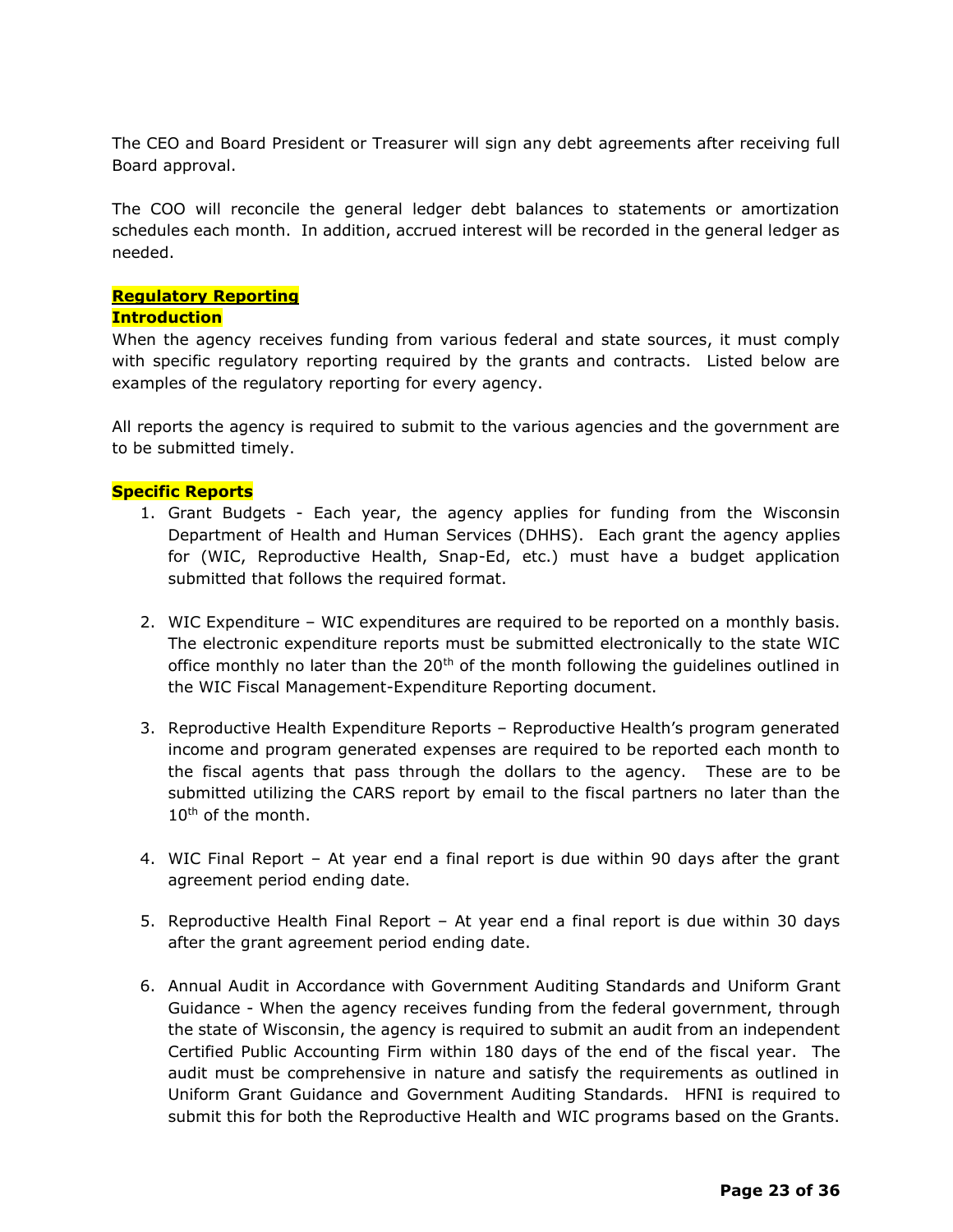- 7. IRS Form 990 and State Submission These reports are the required Annual Informational returns for every agency. If the agency is exempt from income tax under Section 501© (3) these returns are informational in nature and will not yield tax due unless the agency enters into a revenue stream that is unrelated to the Center's exempt purpose. If this happens, the agency must file IRS Form 990-T, unrelated business income tax return.
- 8. Annual pension/profit sharing plan returns/reports are to be filed timely i.e. IRS Report form 5500.
- 9. 1099 These reports are the required Annual Informational returns for every agency.
- 10. W-2, W-3, WT-7 These reports are the required Annual Informational returns for every agency.

#### **Responsibility for Reports**

The finance department, in conjunction with the CEO and clinic coordinators, shall be responsible for the preparation, board approval and timely filing of regulatory agency reporting.

#### **Year-End Audit Preparation**

Due to the size and time constraints of the agency, HFNI operates on a cash basis of accounting throughout the fiscal year. At year end HFNI processes all accruals necessary to have final audit and financial statements completed utilizing the accrual method of accounting. The following are end of year journal entries that are needed to complete this process and prepare for the HFNI audit done by an outside audit firm.

#### **General**

The cutoff for information in the year-end statements is one month after the year end.

The COO will maintain a file which includes work-papers which document the balance of each balance sheet account. The file will also include copies of the grant billings. All balance sheet accounts will be reconciled at year-end to help ensure that accurate statements are provided to management and the Board.

The adjusted financial statements are to be delivered to the Board of Directors within three weeks after the end of the month.

#### **End of Year Processing Cycle**

Cash Accounts: Reconcile; Write-off stale outstanding checks.

Investments: Reconcile to statements (both balances and income).

Prepaid Expenses: Reconcile; examine all related expense accounts to determine if any payments made should be reclassified to prepaid expense or if any expense on the prepaid schedule has expired but hasn't been recorded.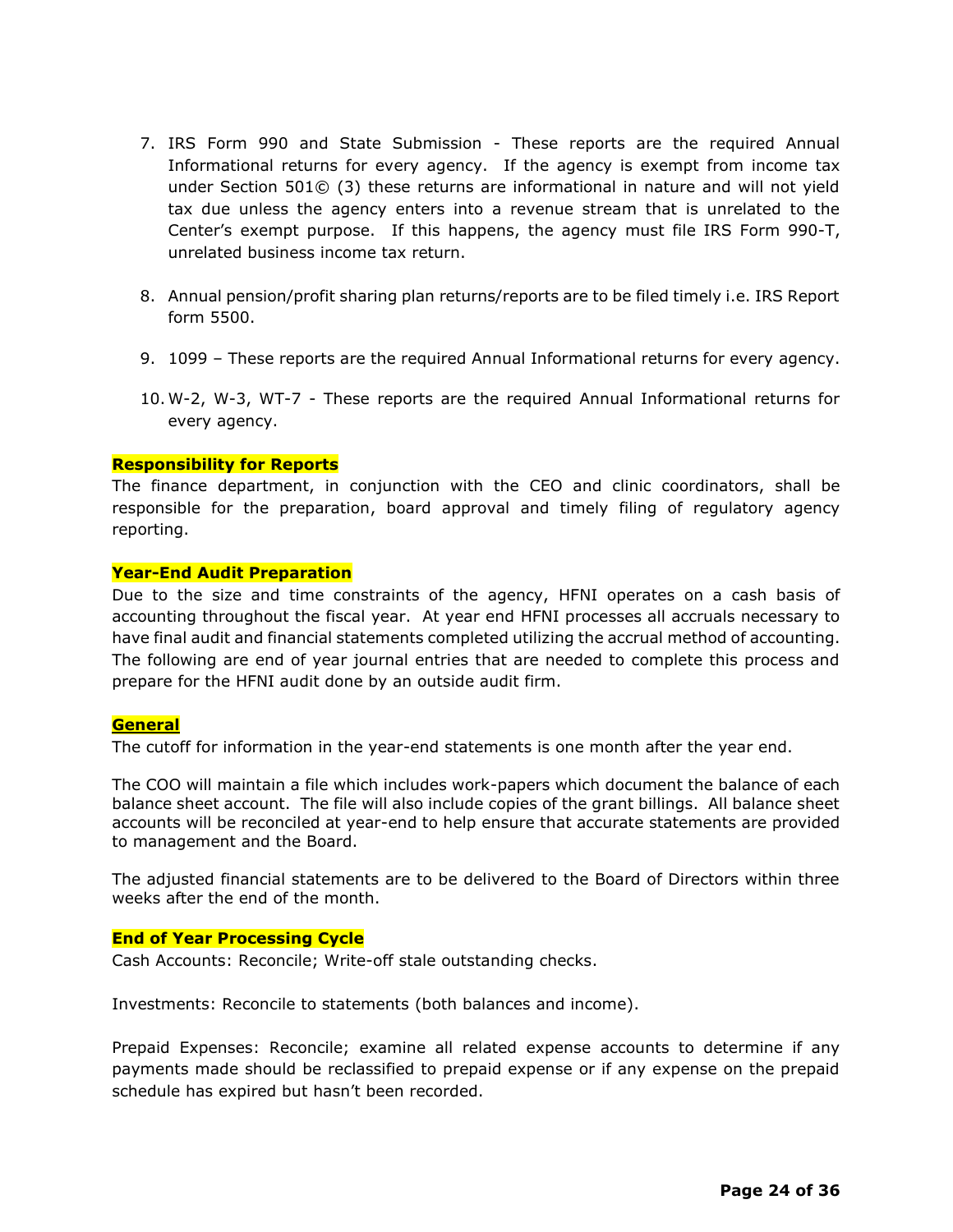Inventory: Reconcile to inventory counts at year-end.

Accounts receivable: Reconcile to report from billing system; adjust allowance account.

Grants Receivable: Reconcile to known outstanding balances/amounts invoiced but not paid through year-end.

Fixed Assets: Review maintenance accounts for purchased items that should be considered for capitalization; reclassify any that fit the capitalization policy. Update fixed asset schedule; reconcile to that schedule (including depreciation).

Accounts Payable: Reconcile to AP ledger/AP aging; review for old outstanding AP.

#### **Accrued Payroll Costs**

Payroll costs are accrued for the percentage of days from the date of the last payroll to the end of the year for which the accrual is being made. The amount to be accrued each year is based on percentage of time from each year, utilizing separate cost centers and coding for each year's grant.

The entry is reversed on the first day of the following year so that payroll expenditures can be recorded on a cash basis. Related employer costs such as Social Security and Unemployment taxes and benefits should be recorded in relation to the payroll expense. The following journal entry is made:

- Dr. Personnel expense by line item and cost center
- Dr. Related employer costs
- Cr. Salaries and wages payable

Reconcile each type of payroll accrual to the appropriate report from the payroll system which will indicate the balance due for each tax and benefit payable. Calculate PTO accruals and adjust.

#### **Revision of Allowance for Doubtful Accounts**

All items billed will not be collected. As such, a reserve is established to account for the estimated non-collection of the patient receivables. This reserve is evaluated each year for appropriateness and adjusted accordingly. The allowance for doubtful accounts is determined by applying the current year actual bad debt rate to the total balance in accounts receivable at year end. The reserve balance could be adjusted up for an additional reserve, adjusted down for overstatement, and uncollectible amounts may be written off also reducing the account. These three types of entries are as follows:

Increase reserve balance:

- Dr. Bad debt expense
- Cr. Allowance for doubtful accounts

Decrease reserve balance:

- Dr. Allowance for doubtful accounts
- Cr. Bad debt expense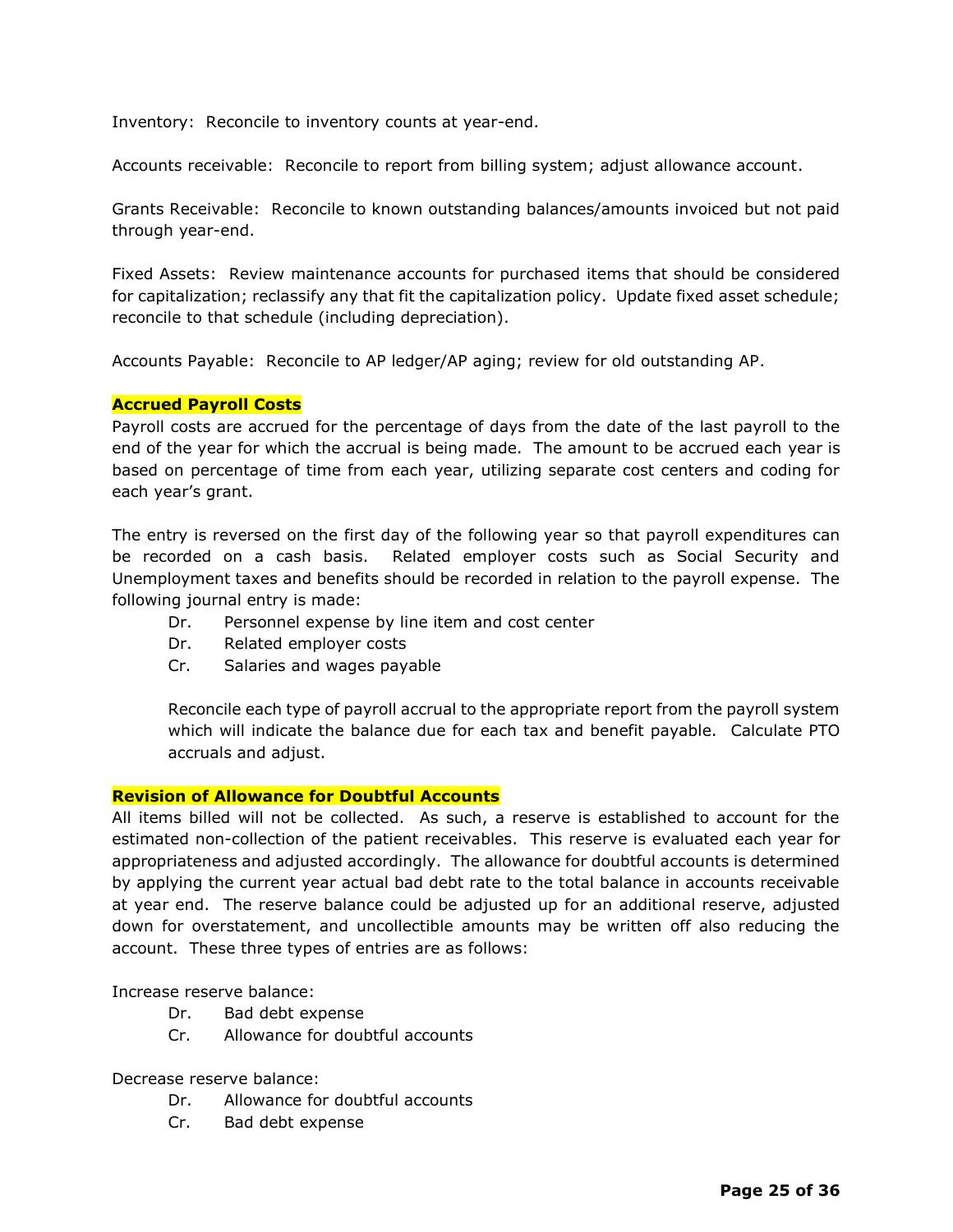Write off of uncollectible accounts:

- Dr. Allowance for doubtful accounts for amounts written off
- Cr. Appropriate receivable account

#### **Mileage Reimbursement**

Most employers reimburse at the standard mileage reimbursement rate set by the IRS. The current IRS standard is 58 cents per mile, which is a guideline based on average gas prices and average wear and tear on a vehicle. HFNI will reimburse employees for travel at or slightly below that IRS standard. In 2019, HFNI will reimburse at 58 cents per mile.

#### **Lodging Reimbursement**

HFNI will generally reimburse lodging at \$81 per night. When this is not obtainable due to location or safety, the employee will seek approval for reimbursement from the CEO.

#### **Meals and Incidental Expenses**

Meals will be reimbursed to employees traveling at the following rate, \$38 per day, broken down as Breakfast-\$8, Lunch \$10, Dinner-\$20. Breakfast is defined as a morning meal before 7:30am. Lunch is defined as a meal between 11:00am and 1:30pm. Dinner is defined as a meal after 5:00pm. Meals are not reimbursed for staff coverage of other HFNI locations.

#### **Operating Reserve PURPOSE**

The purpose of the Operating Reserve Policy for HFNI is to ensure the stability of the mission, programs, employment, and ongoing operations of the organization. The Operating Reserve is intended to provide an internal source of funds for situations such as a sudden increase in expenses, one-time unbudgeted expenses, unanticipated loss in funding, or uninsured losses. The Reserve may also be used for one-time, nonrecurring expense situations that will build long-term capacity; examples include staff development, research and development, or investment in infrastructure.

Operating Reserves are not intended to replace a permanent loss of funds or eliminate an ongoing budget gap. It is the intention of HFNI, for Operating Reserves to be used and replenished within a reasonably short period of time. The Operating Reserve Policy will be implemented in concert with the other governance and financial polices of HFNI and is intended to support the goals and strategies contained in these related policies and in strategic and operational plans.

#### **DEFINITIONS AND GOALS**

The Operating Reserve Fund is defined as a designated fund set aside by action of the Board of Directors. The minimum amount to be designated as Operating Reserve will be established in an amount sufficient to maintain ongoing operations and programs for a set period of time, measured in months. The Operating Reserve serves a dynamic role and will be reviewed and adjusted in response to internal and external changes. The target minimum Operating Reserve Fund is equal to two months of average operating costs. The calculation of average monthly operating costs includes all recurring, predictable expenses such as salaries and benefits, occupancy, office, travel, program, and ongoing professional services. Depreciation, in-kind, and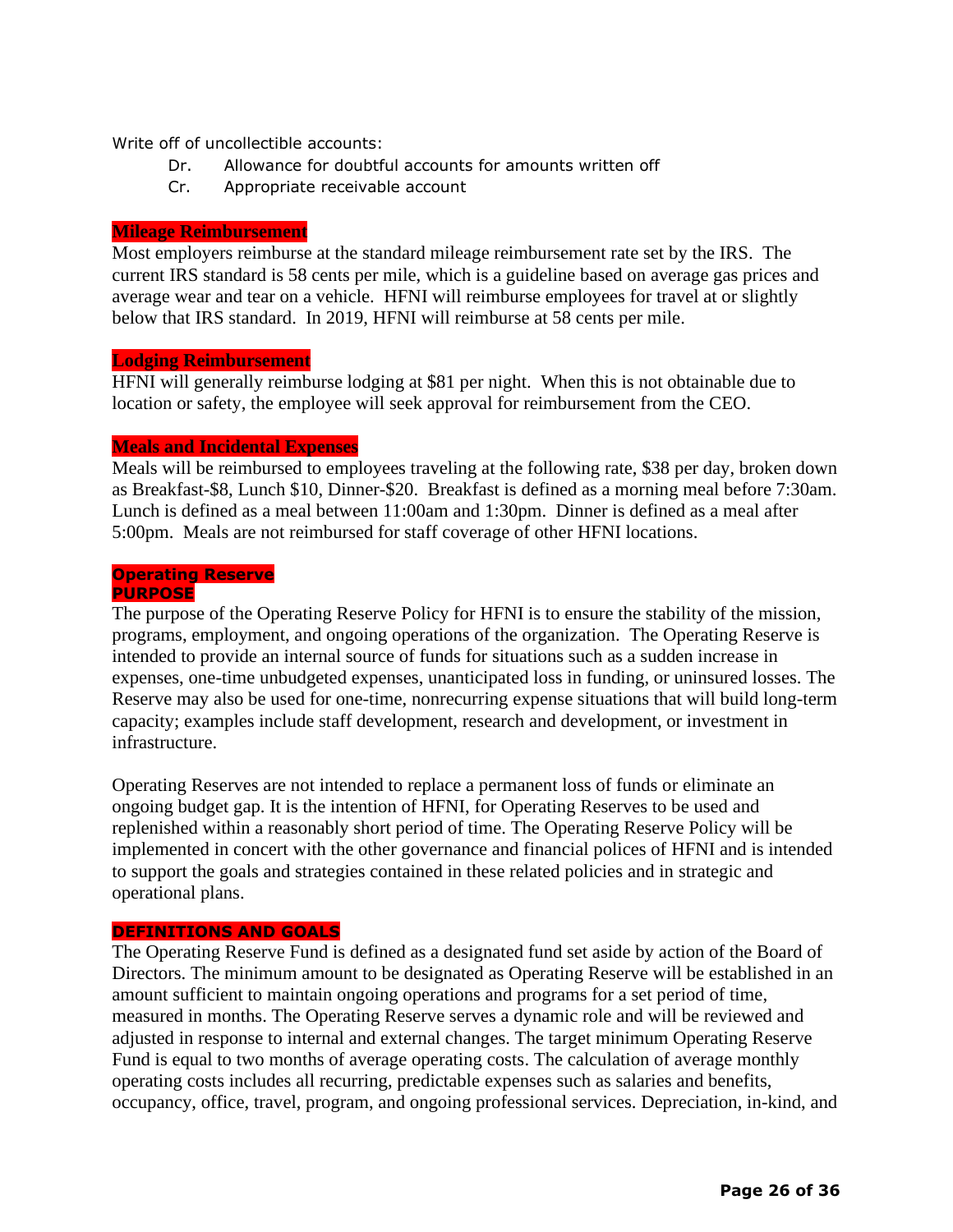other non-cash expenses are not included in the calculation. The calculation of average monthly expenses also excludes some expenses such as one-time or unusual, capital purchases.

The amount of the Operating Reserve Fund target minimum will be calculated each year before approval of the annual budget, reported to the Finance Committee/Board of Directors, and included in the regular financial reports.

#### **ACCOUNTING FOR RESERVES**

The Operating Reserve Fund will be recorded in the financial records as Board-Designated Operating Reserve. The Fund will be funded and available in cash or cash equivalent funds. Operating Reserves will be maintained in a segregated bank account or investment fund.

#### **FUNDING OF RESERVES**

The Operating Reserve Fund will be funded with surplus unrestricted operating funds. The Board of Directors may from time to time direct that a specific source of revenue be set aside for Operating Reserves. Examples may include one-time gifts or requests, special grants, or special appeals.

#### **USE OF RESERVES**

Use of the Operating Reserves requires three steps:

1. Identification of appropriate use of reserve funds.

The CEO and staff will identify the need for access to reserve funds and confirm that the use is consistent with the purpose of the reserves as described in this Policy. This step requires analysis of the reason for the shortfall, the availability of any other sources of funds before using reserves, and evaluation of the time period that the funds will be required and replenished.

#### 2. Authority to use operating reserves

The CEO will submit a request to use Operating Reserves to the Executive Committee of the Board of Directors. The request will include the analysis and determination of the use of funds and plans for replenishment. The organization's goal is to replenish the funds used within twelve months to restore the Operating Reserve Fund to the target minimum amount. If the use of Operating Reserves will take longer than 12 months to replenish, the request will be scrutinized more carefully. The Executive Committee will approve or modify the request and authorize transfer from the fund. The use of Operating Reserves will be reported to the Board of Directors at their next scheduled meeting, accompanied by a description of the analysis and determination of the use of funds and plans for replenishment to restore the Operating Reserve Fund to the target minimum amount.

#### 3. Reporting and monitoring.

The CEO along with Finance and Accounting Specialist are responsible for ensuring that the Operating Reserve Fund is maintained and used only as described in this Policy. Upon approval for the use of Operating Reserve funds, the CEO will maintain records of the use of funds and plan for replenishment. He/she will provide regular reports to the Board of Directors of progress to restore the Fund to the target minimum amount.

#### **REVIEW OF POLICY**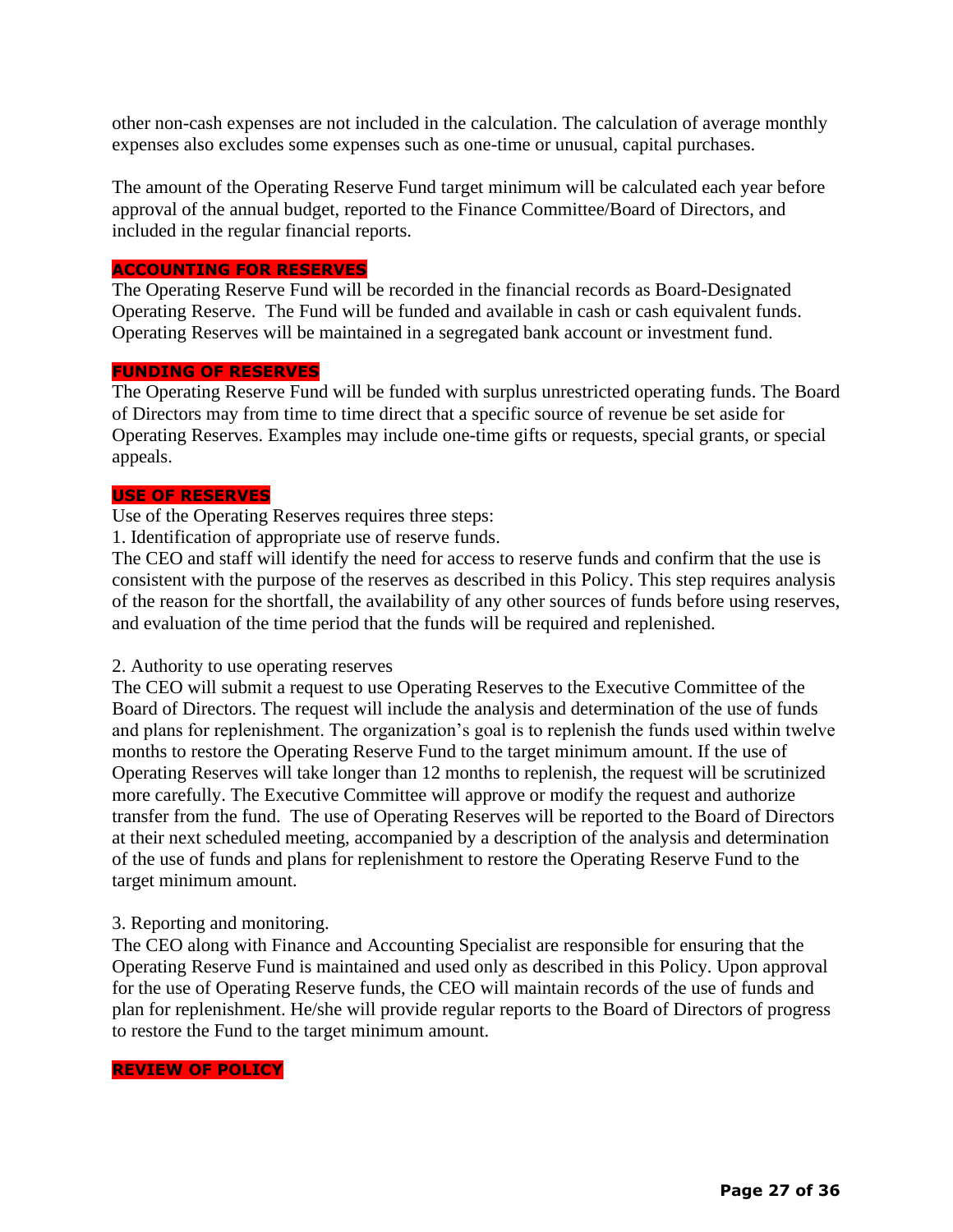This Policy will be reviewed every other year, at minimum, by the COO and presented to the Executive Committee, or sooner if warranted by internal or external events or changes. Changes to the Policy will be recommended by the Executive Committee to the Board of Directors.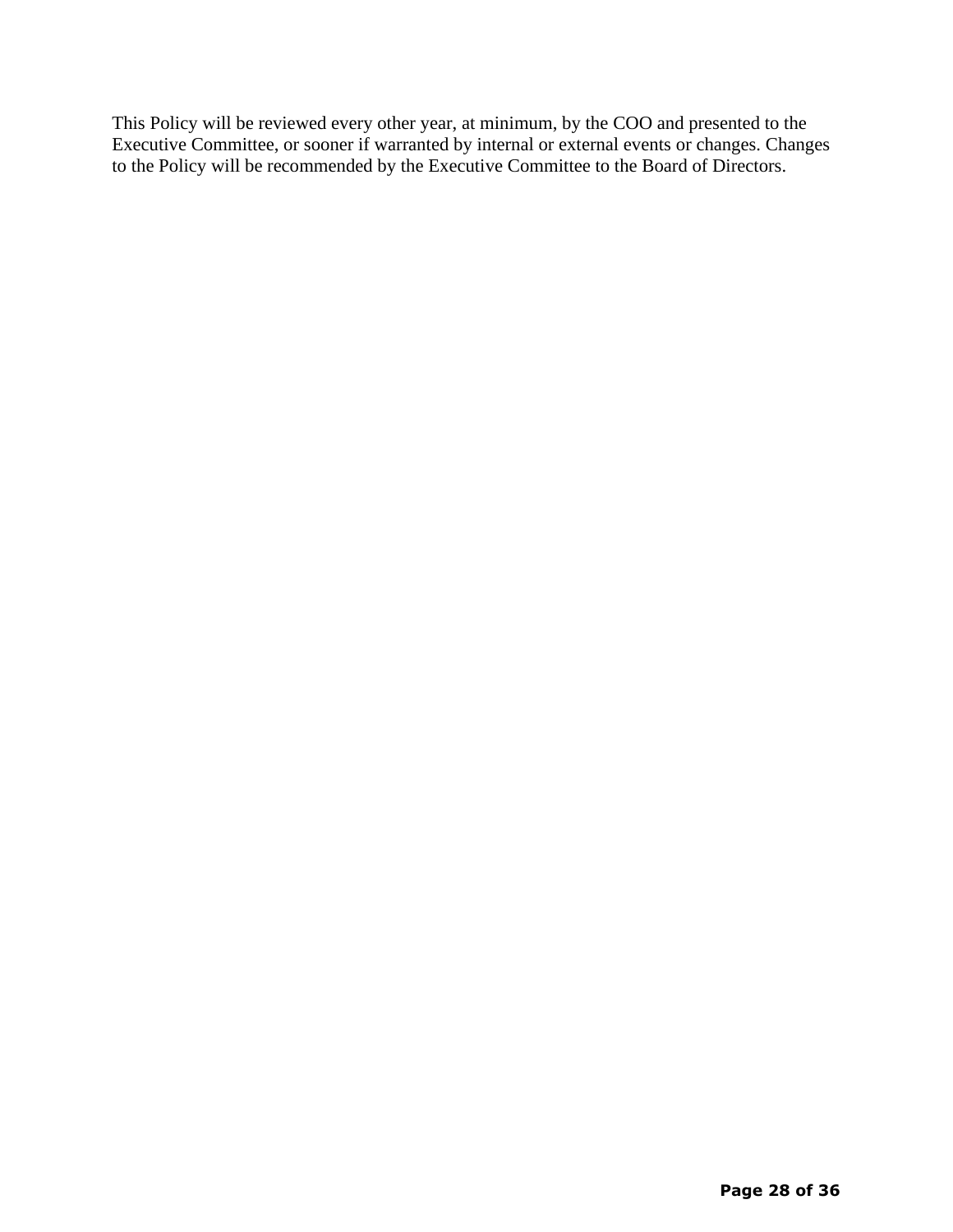#### **HFNI PROCUREMENT POLICY**

I. General Procurement Requirements

A. Procurement Process: HFNI has developed procurement processes and procedures to support the following formal Board of Trustees Policies relating to the procurement function: B. Before starting a procurement process HFNI shall:

1) Review all proposed procurements to avoid unnecessary or duplicative purchases of equipment, supplies, and services.

2) Consider whether it will it save money and/or time to consolidate procurements or to break out to allow for more competition; if so, HFNI shall document the reason for the decision.

3) Where appropriate, perform an analysis of lease versus purchase alternatives, and other appropriate analysis to determine the most economical approach and document decision. 4) Consider shared services and entering into inter-local cooperative agreements with

other governmental agencies, to foster greater economy and efficiency,

5) Perform a cost or price estimate on the procurement.

6) Explore state or local intergovernmental agreements (such as competitive bidding group purchasing programs, state term contracts, GSA contracts, or formal intergovernmental agreements that can be utilized to procure equipment, supplies, and services.

7) Use Federal and surplus property. To reduce project costs, it is encouraged to use Federal excess and surplus property as a replacement for purchasing new equipment.

C. During the procurement process:

1) Follow HFNI Procurement Policies and procedures which apply to non-federally funded procurements;

2) Adhere to standards of conduct. Conflict of Interest – must disclose in writing any conflict of interest in the selection, award and contract administration.

3) Require contractor, applicant or any other entity to disclose all violations of Federal criminal law involving fraud, bribery, or gratuity violations potentially affecting the award.

4) Award contracts only to responsible contractors able to perform successfully under the terms and conditions of the procurement, consider assessment of contractor integrity, compliance with public policy, record of past performance, financial and technical resources. Assessment of these criterions are used during the formal solicitation process as described herein, Section B4.

5) Maintain oversight of contractors to ensure that they perform in accordance with the terms, conditions, and specifications of their contracts or purchase orders.

*6)* Include a clear and accurate description of the technical requirements for the material, product or service to be procured, such as qualitative nature, minimum characteristics and standards for conformance. *Avoid too detailed or restrictive specifications.*

*7)* When it is impractical or uneconomical to make a clear and accurate description of the technical requirements, a "brand name or equivalent: description may be used.

8) Include applicable contract provisions in each purchase order or contract as required by Federal statutes and regulations.

9) *Construction Projects* – when feasible, for cost reduction, use value engineering clauses in contracts. When using prequalified lists of suppliers, the list must be current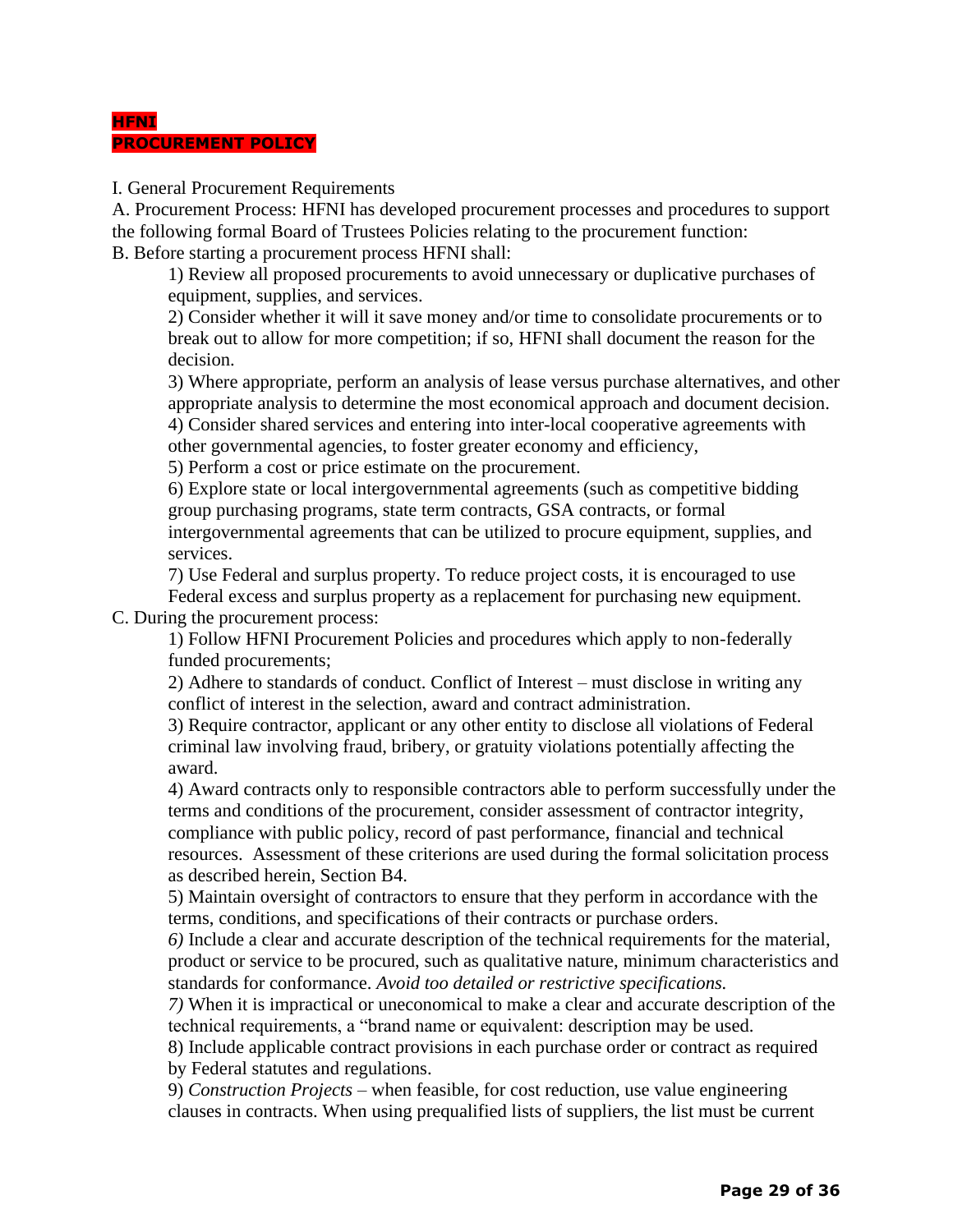and include a sufficient number of bidders to ensure maximum open and free competition.

10) HFNI is required to keep and maintain records and documentation to detail the history of the procurement, to include:

a. Why you chose a specific procurement method;

b. The basis for your award (why did you select the contractor or vendor your selected? Why did you reject the others?);

c. The basis for the contract price; and

d. Any other significant decisions that were a part of the procurement process.

#### II. PROCUREMENT PRINCIPLES AND METHODS

#### **A. Procurement Principles**

All procurement transactions must be conducted in a manner providing full and open competition must not restrict competition. *Examples of restricting competition include:*

1) Placing unreasonable requirements on contractors to qualify to do business;

2) Requiring unnecessary experience or bonding (refer to the bonding limits identified in the Uniform Administrative Requirements {§200.325}.

3) Permitting noncompetitive pricing practices between firms or between affiliated companies;

4) Awarding contracts to consultants on "retainer" contracts;

5) Permitting conflicts of interest in contract awards or administration;

6) Specifying a brand name product without allowing an equal product to be offered; (and describing the performance requirements that must be met for a product to qualify as an "equal");

7) Acting arbitrarily in awarding contracts (in other words, be consistent, fair, and transparent).

8) Awarding based on local geographic preferences. (However, geographic location *may*  be a selection criteria when awarding contracts for architectural or engineering services, provided that using such criteria "leaves an appropriate number of qualified firms" to compete for the work, "given the nature and size of the project.")

#### **B. Procurement Methods**

HFNI must use one of the following methods of procurement:

1. Micro-Purchase procedures are used for procuring equipment, supplies and services not exceeding \$3,000. (\$2,000 for Construction subject to the Davis-Bacon Act). HFNI shall solicit two-three quotes, as needed, to confirm that the price is reasonable and shall include the quotes with the requisition.

2. Small purchase procedures are used as follows:

*Request for Quotations* for procuring equipment, supplies and services (other than construction) in which the cost will be less than \$35,000. Follow these guidelines for the Request for Quotations:

1) First, use cooperatively bid contracts, such as College Contracts, State Contracts, E & I, NJPA, U.S. Communities, and NASPO. A good resource to access these contracts is through Procure Source at www.procuresource.com. 2) If not available on contract, use a standard Request for Quote Form which includes standard terms and conditions and requires the supplier to hold prices firm for a period of 90 days.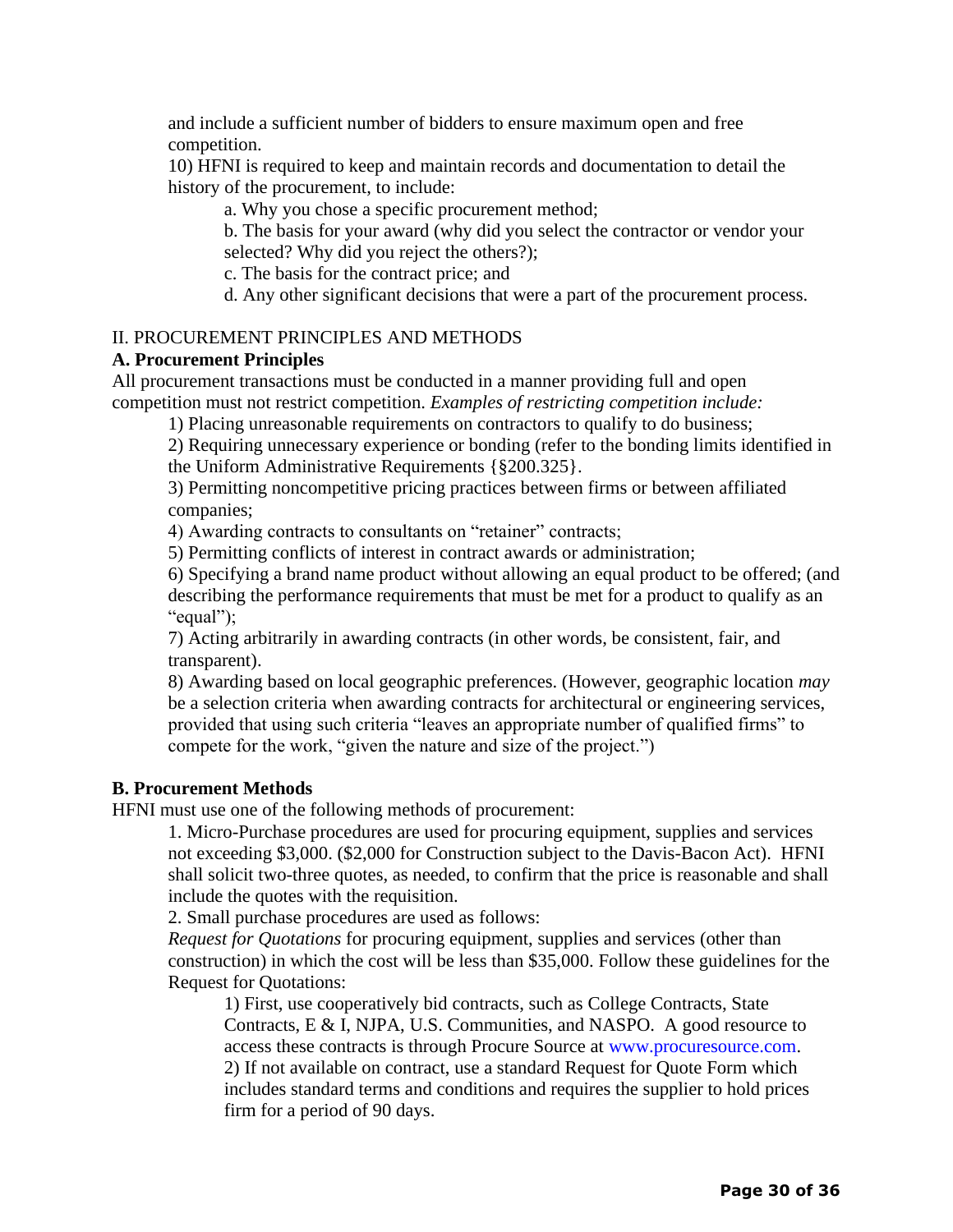3) Department shall solicit a minimum of three quotes from an adequate pool of suppliers.

4) Include minority and women owned businesses in the list of suppliers.

5) Reverse Auction Bid Service

*3. Sealed bidding* is required for procuring equipment, supplies, and services in which the cost will exceed \$35,000. Sealed bidding is the preferred method for procuring construction contracts and for all other contracts in which the cost will exceed \$35,000 and when (1) a complete, adequate, and realistic specification is available, (2) there are two or more responsible bidders available, and (3) the procurement lends itself to contract award based on price.

a. Sealed bidding consists of public advertisement for bids and provides sufficient time for bidders to respond before the date set for the bid opening.

b. Bids must be solicited from "an adequate number of known suppliers".

c. An invitation for bids, including the specifications and attachments, which defines the items or services required in enough detail to allow the bidders to properly respond. d. Awarding a firm fixed-price contract made in writing to the lowest responsive and responsible bidder. (If specified in the bidding documents, factors such as discounts, transportation costs, and life cycle costs may be considered in determining which bid is lowest.)

e. Any and all bids may be rejected if there is a "sound documented reason." *4. Competitive proposals* are used for procuring architectural or engineering services, and for when sealed bids are not appropriate. See competitive proposal process below. Competitive proposals are used when "conditions are not appropriate for the use of sealed bids," and for the procurement of architectural or engineering services. The requirements for a competitive proposal process are as follows:

a. Requests for Proposal process (RFPs) must be publicized.

b. The RFP must identify all evaluation factors and each factor's relevant importance;

c. proposals must be solicited from "an adequate number of qualified sources" (these terms are not defined);

d. Proposals received must be evaluated based on the criteria in the RFP;

e. Award of the contract is made to the responsible firm whose proposal is "most advantageous to the program, with price and other factors considered".

*5. Single Source* is a noncompetitive proposal and may only be approved when the following Circumstances apply:

1) The item is available from a single source;

2) After solicitation and competition is attempted (through one of the methods described), it is determined that there is not enough competition available for a competitive procurement;

3) A public emergency is declared that will not allow time for a competitive process; 4) The grant document or the grantor expressly authorizes noncompetitive proposals in writing in response to HFNI requesting special consideration.

#### **C. Contract Cost and Price Analysis**

Contract cost and price analysis is required in every procurement in excess of the Simplified Acquisition Threshold, currently at \$150,000, including contract modifications. Before receiving bids or proposals, HFNI shall provide sufficient information about the requirements of the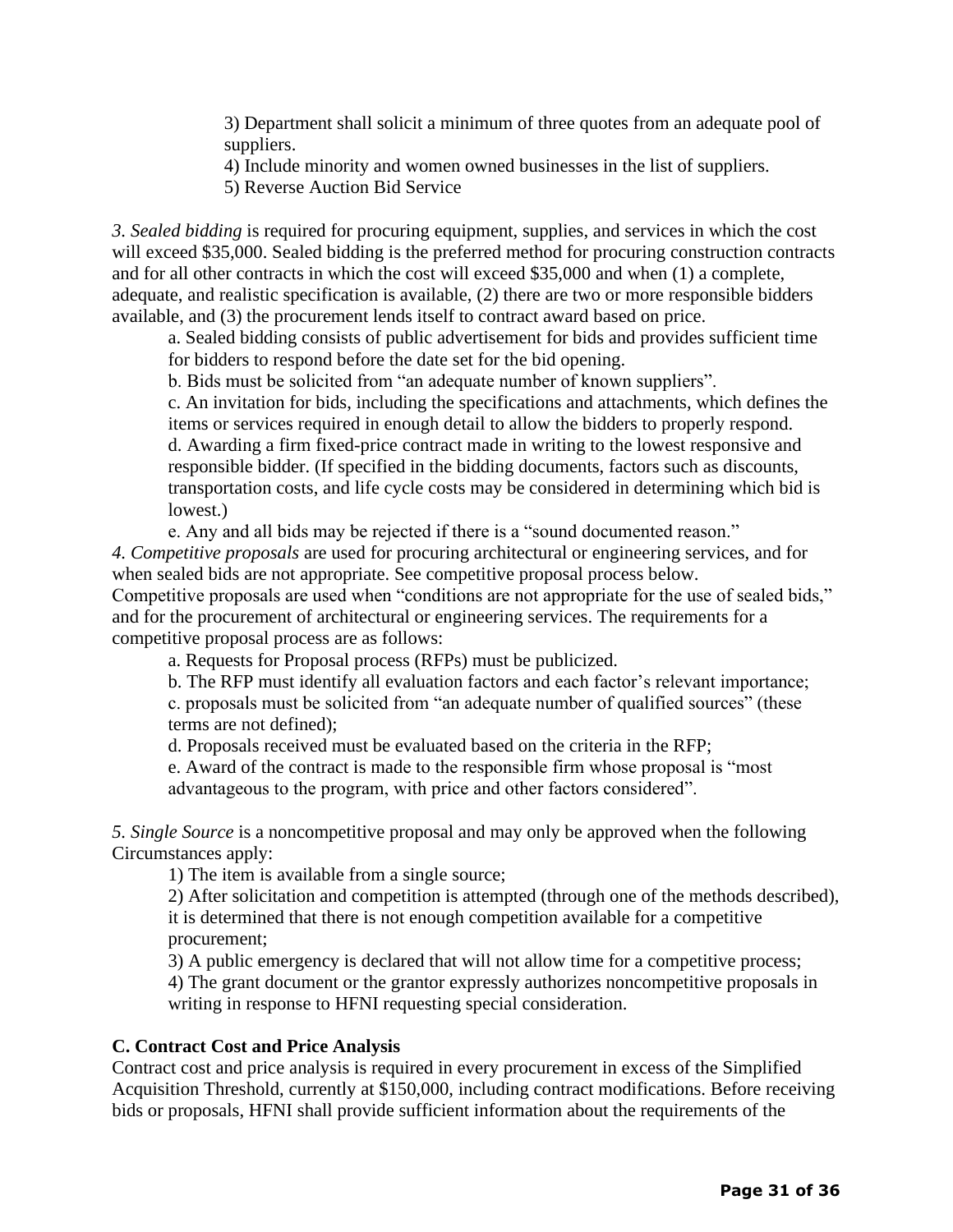procurement in order that the Purchasing Agent can perform an independent price estimate. The as follows:

a. perform a cost analysis (that is, verify the proposed cost data, the projections of the data, and the evaluation of the specific elements of costs and profits);

b. negotiate profit as a separate element of the contract, considering the complexity of the work to be performed, the risk borne by the contractor, the contractor's investment, the amount of subcontracting, the quality of the contractor's past performance, and industry profit rates in the surrounding area for similar work; and

c. submit the procurement documentation to the awarding agency for pre-award review and approval.

#### **D. Minority- and women-owned Businesses**

HFNI should strive to include minority firms, women's business enterprises and labor surplus area firms in the small purchase process. During the competitive bidding process, Procurement must take steps to assure that minority firms, women's business enterprises, and labor surplus area firms are used when possible and are encouraged to participate. These steps include:

a. Place qualified small and minority businesses and women's business enterprises on solicitation lists;

b. Assure that small and minority businesses and women's business enterprises are solicited whenever they are potential sources;

c. Divide total requirements into smaller tasks or quantities to permit maximum participation by small and minority businesses and women's business enterprises; d. Establish delivery schedules which encourage participation by small and minority

businesses and women's business enterprises;

e. Use the services and assistance of the Small Business Administration

[\(http://www.sba.gov\)](http://www.sba.gov/) and the Minority Business Development Agency of the Department of Commerce (http://www.nbda.gov); and

f. Require prime contractors, if subcontracts are used, to take the same steps listed above. **E. Procurement of Recovered Materials**

HFNI and it's contractors must comply with the Solid Waste Disposal Act, Section 6002, and the EPA 40 CFR part 247 which require:

a. When the price of the item exceeds \$10,000, procuring only items that contain the highest percentage of recovered (recycled) materials practicable, while maintaining a satisfactory level of competition. Suppliers can be required to provide the contents of materials supplied.

b. Online resources for sustainable purchasing can be viewed at http://www.epa.gov/epawaste/conserve/tools/cpg/index.htm.

c. In developing plans, drawings, work statements, specifications, or other product descriptions, consider, as appropriate, a broad range of factors including: elimination of virgin material requirements; use of bio-based products; use of recovered materials; reuse of product; life cycle cost; recyclability; use of environmentally preferable products; waste prevention (including toxicity reduction or elimination); and ultimate disposal." d. Procuring solid waste management services that maximize energy and resource recovery; and

e. Establish an affirmative procurement program for procurement of recovered materials identified in the EPA guidelines.

F. Pre-Procurement Review of Technical Specifications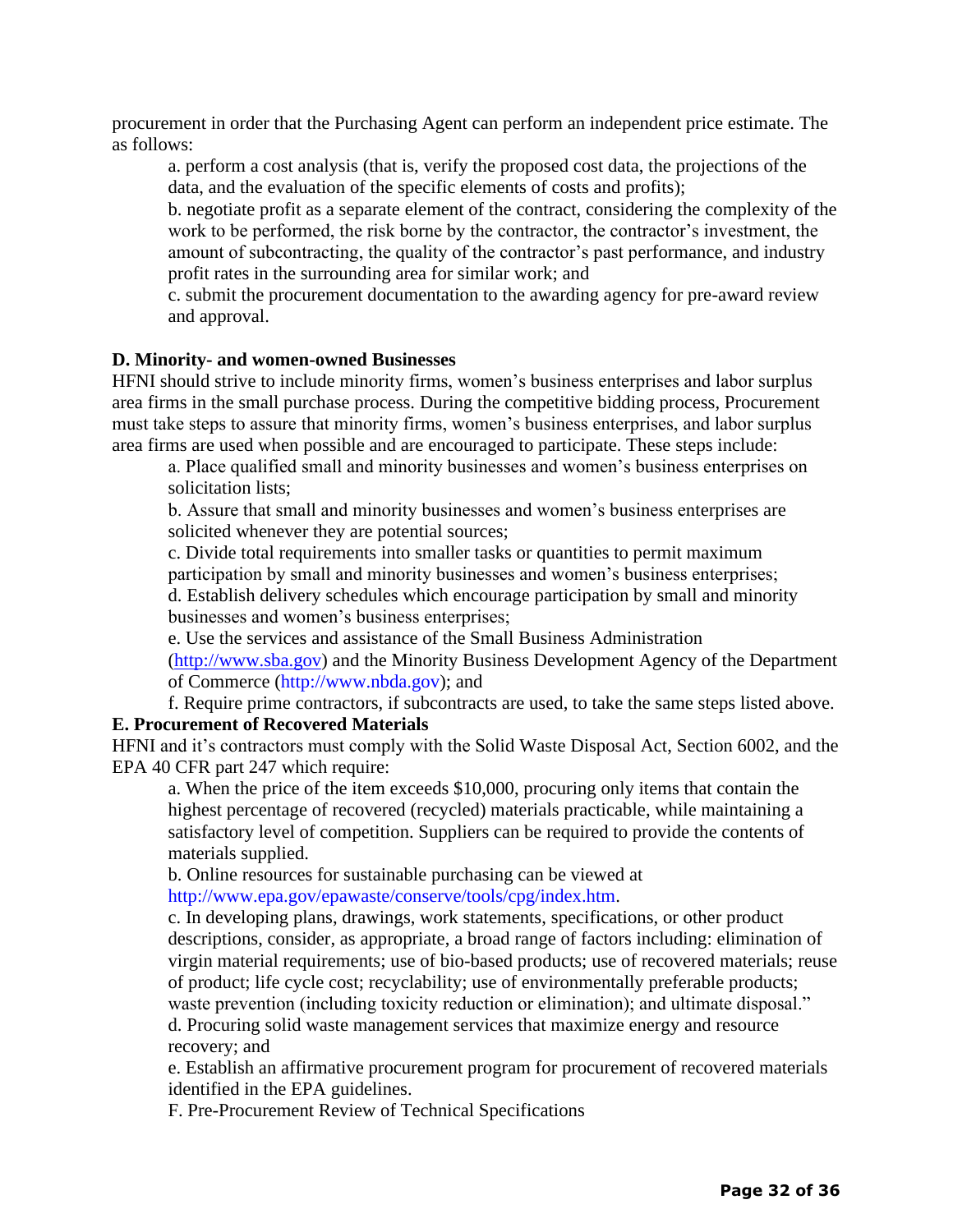Upon request of the Federal awarding agency, HFNI must make available:

a. Technical specifications on proposed procurements to ensure that the item or service specified is the one being proposed for acquisition;

b. All procurement documents and independent cost estimates;

c. When the procurement is expected to exceed \$150,000 and is awarded without competition;

d. When the procurement is expected to exceed \$150,000 and specifies a brand product;

e. When, under sealed bid procurement, the contract is awarded to other than the apparent low bidder.

f. When a contract modification will change the scope of the contract or increase the contract amount by more than \$150,000.

#### **F. Bonding requirements**

To protect HFNI and the Federal Awarding agency, the following minimum bonding requirements have been established for construction or facility improvement contracts and subcontracts exceeding \$150,000:

a. A bid guarantee of 5% of the bid price;

b. A performance bond in the amount of 100% of the contract price;

c. A payment bond in the amount of 100% of the contract price.

#### III. AWARDINGCONTRACTS

A. Debarred/Suspended Contractors and Vendors

Always check the Excluded Parties List System website (https://www.epls.gov/) before awarding a contract. You will lose your grant funding if you award a grant-funded contract to a person or company on that list.

#### B. Standard of Award

a. Do not award time-and-material type contracts (where HFNI agrees to pay based on the time spent and materials used instead of based on a lump sum bid) unless no other contract is suitable, and then only if the contractor agrees to a maximum price; b. Do not award "cost plus percentage" contracts, where the bidder is paid a percentage of the contract price on top of the cost of the contract itself.

#### IV. CONTRACT PROVISIONS

HFNI is required to include special provisions in all contracts, including small purchases, the applicable provisions.

#### V. BIDPROTESTS

The College will follow established bid protest procedures. If a protest is received, the awarding agency must be notified.

#### VI. CONTRACT ADMINISTRATION AND RECORDS RETENTION

A. Contract administration regularly monitors contracts and purchases to ensure that each contractor/vendor is complying with their contract terms, conditions, and specifications, including all Federal requirements, and to ensure that performance goals are achieved. B. Record retention

Solicitation documents and records must be retained in accordance with the HFNI Records Retention Schedule.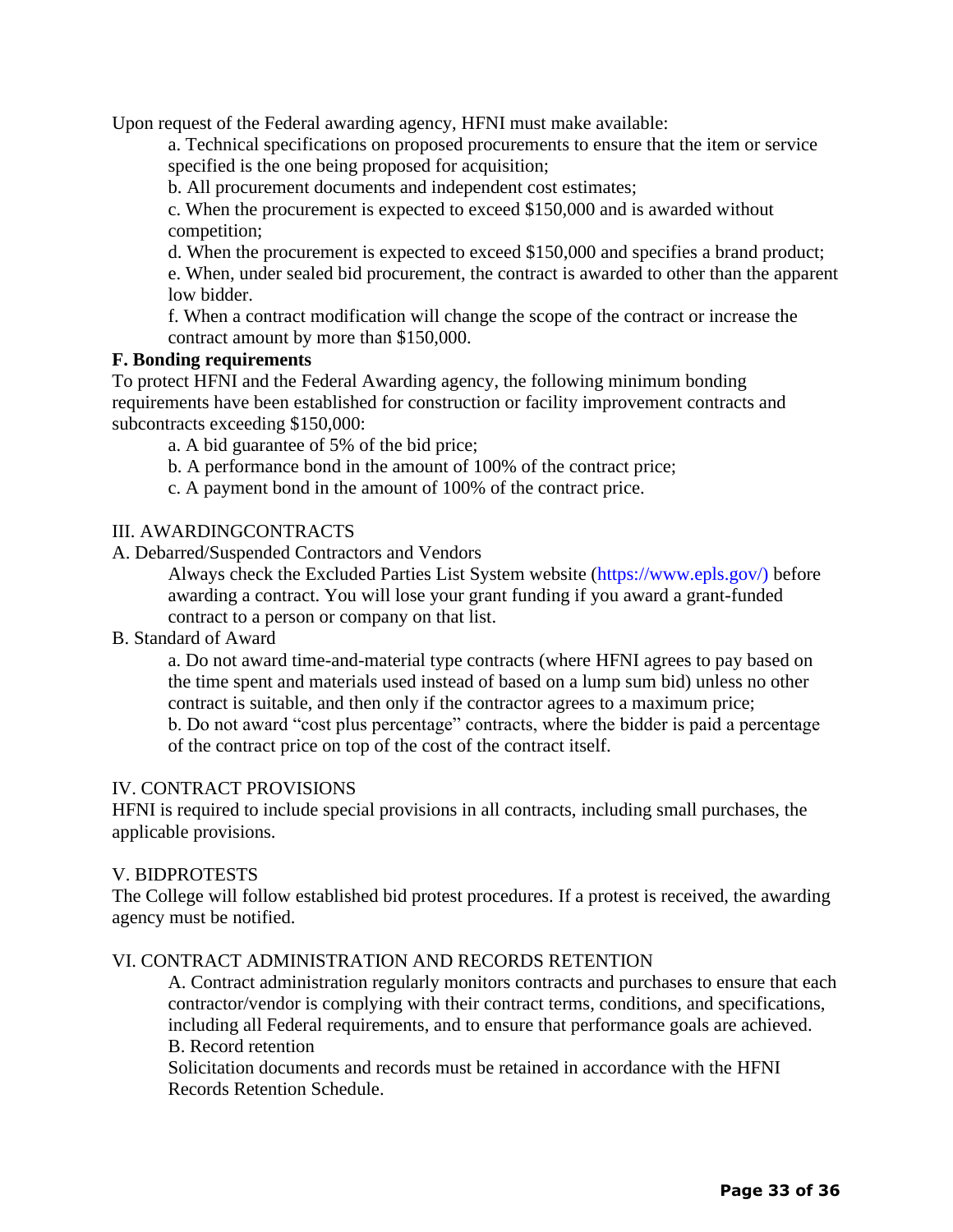# **HEALTHFIRST** NETWORK

#### **Appendix A**

|                  | <b>2018 Chart of Accounts</b>                              |                 |      |                                  |            |
|------------------|------------------------------------------------------------|-----------------|------|----------------------------------|------------|
|                  | <b>GL Codes</b>                                            |                 |      | <b>GL Codes</b>                  |            |
| 1000             | Checking Local 1-500-043-5                                 | <b>CSH</b>      | 4100 | CEO                              | <b>EXP</b> |
| 1010             | Payroll 1-509-337-2                                        | <b>CSH</b>      | 4104 | <b>RH DIRECTOR</b>               | <b>EXP</b> |
| 1030             | Petty Cash                                                 | <b>CSH</b>      | 4105 | <b>WIC Clinic Coordinator</b>    | <b>EXP</b> |
| 1043             | Mid Wisconsin Bank 231722                                  | <b>CSH</b>      | 4106 | COO                              | <b>EXP</b> |
| 1045             | Tomahawk Bank 100030386                                    | <b>CSH</b>      | 4109 | RH Clinic Coordinator            | <b>EXP</b> |
| 1046             | AbbyBank - Client Revenues                                 | <b>CSH</b>      | 4110 | WIC SUPPORT STAFF                | <b>EXP</b> |
| 1047             | AbbyBank - A/P Main Account                                | <b>CSH</b>      | 4121 | OUTREACH COORDINATOR             | <b>EXP</b> |
| 1048             | AbbyBank - Payroll                                         | <b>CSH</b>      | 4125 | Corporate Receptionist           | <b>EXP</b> |
| 1049             | AbbyBank - MCH Grant Savings                               | <b>CSH</b>      | 4130 | <b>RN</b>                        | <b>EXP</b> |
| 1100             | BMO Local 005-190-939-6                                    | <b>CSH</b>      | 4135 | LPN                              | <b>EXP</b> |
| 1101             | MCH Block Grant 5-190-940-9                                | <b>CSH</b>      | 4140 | RH SPECIALIST                    | <b>EXP</b> |
| 1103             | Grant Related 17602198(PR)                                 | <b>CSH</b>      | 4141 | <b>TRANSLATOR</b>                | <b>EXP</b> |
| 1106             | Client Advocacy 5-190-862-5                                | <b>CSH</b>      | 4145 | <b>Clinical Assistant</b>        | <b>EXP</b> |
| 1200             | <b>Baird Portfolio</b>                                     | OA              | 4150 | DATA PROCESSOR                   | <b>EXP</b> |
| 1203             | Client Fees 4338125                                        | OA              | 4151 | CERTIFIED MEDICAL CODER          | <b>EXP</b> |
| 1205             | CoVantage 147943                                           | CSH             | 4152 | Payroll Clerk                    | <b>EXP</b> |
| 1210             | <b>CCU Money Market</b>                                    | <b>CSH</b>      | 4160 | <b>Nurse Practitioner</b>        | <b>EXP</b> |
| $\frac{1215}{2}$ | <b>Interest Receivable</b>                                 | OA              | 4180 | Maintenance                      | <b>EXP</b> |
| 1310             | Payroll Clearing Account                                   | <b>IFR</b>      | 4200 | <b>FICA</b>                      | <b>EXP</b> |
| 1360             | <b>Grants Receivable-RH</b>                                | OA              | 4300 | Unemployment Comp                | <b>EXP</b> |
| 1361             | Grant Receivable -WIC                                      | OA              | 4400 | Worker's Comp                    | <b>EXP</b> |
| 1362             | Grant Receivable - SNAP                                    | OA              | 4500 | Pension                          | <b>EXP</b> |
| 1363             | Grant Receivable - FMKT                                    | OA              | 4600 | <b>Health Insurance</b>          | <b>EXP</b> |
| 1364             | <b>Grant Receivable PEER</b>                               | OA              | 4601 | LONG TERM DISABILITY             | <b>EXP</b> |
| 1400             | <b>Accounts Receivable</b>                                 | <b>ARO</b>      | 4602 | SHORT TERM DISABILITY            | <b>EXP</b> |
| 1500             | Allowance for Doubtful Accounts                            | OA              | 4603 | LIFE INS                         | <b>EXP</b> |
| 1800             | Inventory                                                  | OA              | 4604 | HEALTH REIMBURSEMENT ACCOUNT     | <b>EXP</b> |
| 1900             | Prepaid Health Insurance                                   | OA              | 4606 | <b>VISION INSURANCE</b>          | <b>EXP</b> |
| 1901             | Prepaid Dental Insurance                                   | OA              | 4607 | Third Party Sick Pay             | <b>EXP</b> |
| 1902             | Prepaid Vision Insurance                                   | OA              | 4700 | FSA (SECTION 125)                | <b>EXP</b> |
| 1910             | PREPAID RENT                                               | OA              | 5200 | <b>Medical Director Services</b> | <b>EXP</b> |
| 1911             | <b>Prepaid Advertising</b>                                 | <b>OA</b>       | 5400 | Lab Services                     | <b>EXP</b> |
| 1912             | Prepaid Lease-Equipment                                    | $\overline{OA}$ | 5810 | Contractual & Consultant         | <b>EXP</b> |
| 1965             | Computer Software Asset                                    | <b>FAO</b>      | 5900 | Promo/Advertising Services       | <b>EXP</b> |
| 1966             | <b>Accumulated Depreciation-Computer</b><br>Software Asset | <b>FAO</b>      | 6100 | Contraceptives Non Rx            | <b>EXP</b> |
| 1970             | Furniture & Equipment                                      | <b>FAO</b>      | 6200 | Contraceptives Rx                | <b>EXP</b> |
| 1975             | Accumulated Depreciation - Furniture and<br>Equipment      | <b>FAO</b>      | 6300 | <b>Medications</b>               | <b>EXP</b> |
| 1980             | Leasehold Improvements                                     | <b>FAO</b>      | 6400 | Lab/Clinic Supplies              | <b>EXP</b> |
| 1985             | Accumulated Depreciation - Leasehold<br>Improvements       | <b>FAO</b>      | 6500 | <b>Education Supplies</b>        | <b>EXP</b> |
| 1987             | Land                                                       | OA              | 7100 | Equipment - Clinic               | <b>EXP</b> |
| 1990             | Building - 719 N. 3rd Ave.                                 | <b>FAO</b>      | 7115 | HCET LARC SSHC                   | <b>EXP</b> |
| 1995             | Accumulated Depreciation - Building                        | <b>FAO</b>      | 7200 | Equipment - Office               | <b>EXP</b> |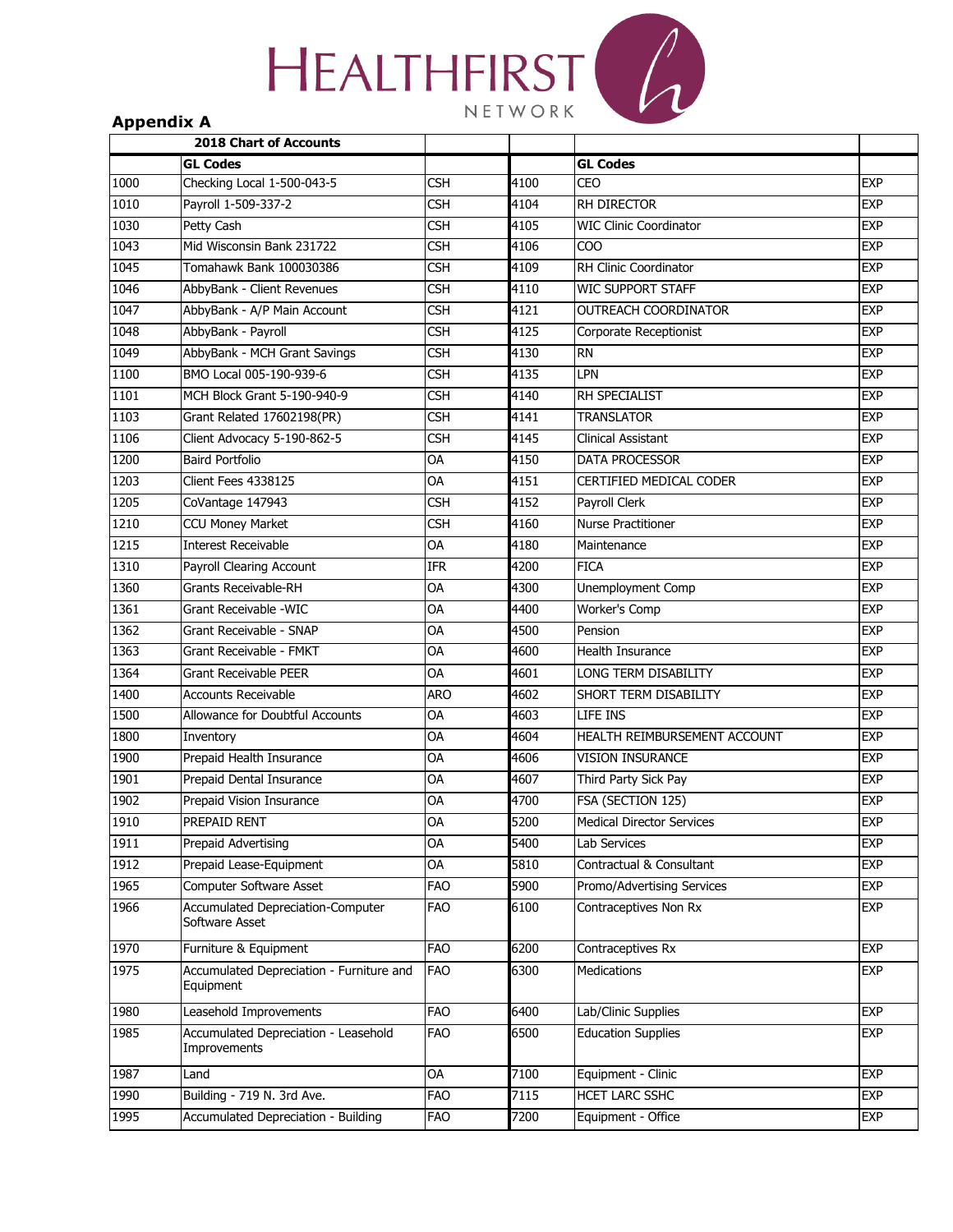| 1997  | Beneficial Interest in Community<br>Foundation | <b>OA</b>  | 7250 | Capital Equipment                     | <b>EXP</b> |
|-------|------------------------------------------------|------------|------|---------------------------------------|------------|
| 1998  | SECURITY DEPOSIT-RENT                          | OA         | 8000 | Bad Debt Expense                      | <b>EXP</b> |
| 2011  | Payroll Clearing Account                       | IFP        | 8100 | Rent                                  | <b>EXP</b> |
| 2021  | 403B LIABILITY                                 | OL         | 8200 | Telephone                             | <b>EXP</b> |
| 2023  | <b>HEALTH INS LIABILITY</b>                    | <b>OL</b>  | 8300 | <b>Utilities</b>                      | <b>EXP</b> |
| 2024  | FLEX SPENDING ACCT (FSA) LIABILITY             | <b>OL</b>  | 8350 | <b>Equipment Maintenance</b>          | <b>EXP</b> |
| 2025  | DENTAL INS LIABILITY (PRETAX)                  | OL         | 8355 | <b>Building Maintenance</b>           | <b>EXP</b> |
| 2026  | VISION INS LIABILITY (PRETAX)                  | <b>OL</b>  | 8400 | Staff Development                     | <b>EXP</b> |
| 2060  | <b>GRANT LIABILITY</b>                         | <b>OL</b>  | 8415 | <b>Interpreter Services</b>           | <b>EXP</b> |
| 2089  | <b>EMPLOYEE TAX GARNISHMENT</b>                | <b>OL</b>  | 8425 | <b>Staff Recruitment</b>              | <b>EXP</b> |
| 2090  | <b>GARNISHMENT LIABILITY</b>                   | <b>OL</b>  | 8475 | Staff/Board Recognition               | <b>EXP</b> |
| 2100  | SALARIES PAYABLE                               | <b>OL</b>  | 8477 | Wellness                              | <b>EXP</b> |
| 2200  | VACATIONS PAYABLE                              | <b>OL</b>  | 8500 | Copying                               | <b>EXP</b> |
| 2300  | <b>ACCOUNTS PAYABLE</b>                        | AP         | 8550 | <b>Computer Services</b>              | <b>EXP</b> |
| 2302  | AP Other                                       | <b>APO</b> | 8551 | Computer Equipment                    | <b>EXP</b> |
| 2325  | PAYROLL TAX LIABILITY                          | <b>OL</b>  | 8552 | <b>Leased Computer Equipment</b>      | <b>EXP</b> |
| 2350  | Notes Payable                                  | OL         | 8553 | Computer Software                     | <b>EXP</b> |
| 2600  | Short Term - Note Payable                      | <b>OL</b>  | 8600 | <b>Office Supplies</b>                | <b>EXP</b> |
| 2700  | Deferred Sales                                 | OL         | 8650 | Postage                               | <b>EXP</b> |
| 2701  | <b>Unearned Rent</b>                           | <b>OL</b>  | 8651 | Shipping                              | <b>EXP</b> |
| 2800  | <b>Unearned Revenue</b>                        | <b>OL</b>  | 8700 | Travel and Work Related Expense       | <b>EXP</b> |
| 2999  | <b>Net Assets</b>                              | <b>NAE</b> | 8750 | <b>Moving Expenses</b>                | <b>EXP</b> |
| 3000  | <b>Grant Revenue</b>                           | <b>REV</b> | 8800 | Building & Liability Insurance        | <b>EXP</b> |
| 3004  | Donations                                      | <b>REV</b> | 8805 | <b>RENT FEES</b>                      | <b>EXP</b> |
| 3005  | <b>Inkind Contributions</b>                    | <b>REV</b> | 8900 | Audit                                 | <b>EXP</b> |
| 3011  | <b>Tenant Revenue</b>                          | <b>REV</b> | 8925 | Legal Fees                            | <b>EXP</b> |
| 3100  | Interest/Dividend Income                       | <b>REV</b> | 8950 | <b>Banking Fees</b>                   | <b>EXP</b> |
| 3110  | <b>BAIRD Unrealized Gain (Loss)</b>            | <b>REV</b> | 8951 | <b>Business Fees</b>                  | <b>EXP</b> |
| 3111  | CF-UNREALIZED (GAIN)LOSS                       | <b>REV</b> | 8952 | FORWARD HEALTH REIUMBURSEMENT EXPENSE | <b>EXP</b> |
| 3115  | <b>BAIRD REALIZED GAIN/LOSS</b>                | <b>REV</b> | 8960 | Investment Fees - Baird               | <b>EXP</b> |
| 3116  | CF-Realized (Gain) Loss                        | <b>REV</b> | 8961 | <b>CF-INVESTMENTS FEES</b>            | <b>EXP</b> |
| 3200  | Other Income                                   | <b>REV</b> | 8976 | <b>Fundraising Expense</b>            | <b>EXP</b> |
| 3250  | Copier Revenue                                 | <b>REV</b> | 9300 | Loss on Asset Disposal                | <b>EXP</b> |
| 3251  | Rent Revenue                                   | <b>REV</b> | 9400 | Depreciation Expense                  | EXP        |
| 3310  | <b>Patient Revenues</b>                        | <b>REV</b> | 9500 | <b>Interest Expense</b>               | <b>EXP</b> |
| 3400  | Private Insurance                              | <b>REV</b> | 9600 | <b>INKIND EXPENSES</b>                | <b>EXP</b> |
| 3450  | Title XIX                                      | <b>REV</b> | 9995 | Gain on Asset Disposal                | EXP        |
| 3454  | <b>BILLING REVENUE</b>                         | <b>REV</b> |      |                                       |            |
|       | <b>Fund Code</b>                               |            |      | <b>Restriction Codes</b>              |            |
| 01    | <b>FPHS</b>                                    |            | 1    | Unrestricted                          |            |
|       | <b>Project Codes</b>                           |            |      | <b>Location Codes</b>                 |            |
| 23000 | <b>Telehealth Services</b>                     |            | 001  | <b>General Operations</b>             |            |
| 24000 | HCET LARC SSHC                                 |            | 002  | Adams                                 |            |
| 24100 | HCET LYTEC CONSULTING                          |            | 003  | Juneau                                |            |
| 24200 | DPH WI COLLABORATIVE                           |            | 004  | Langlade                              |            |